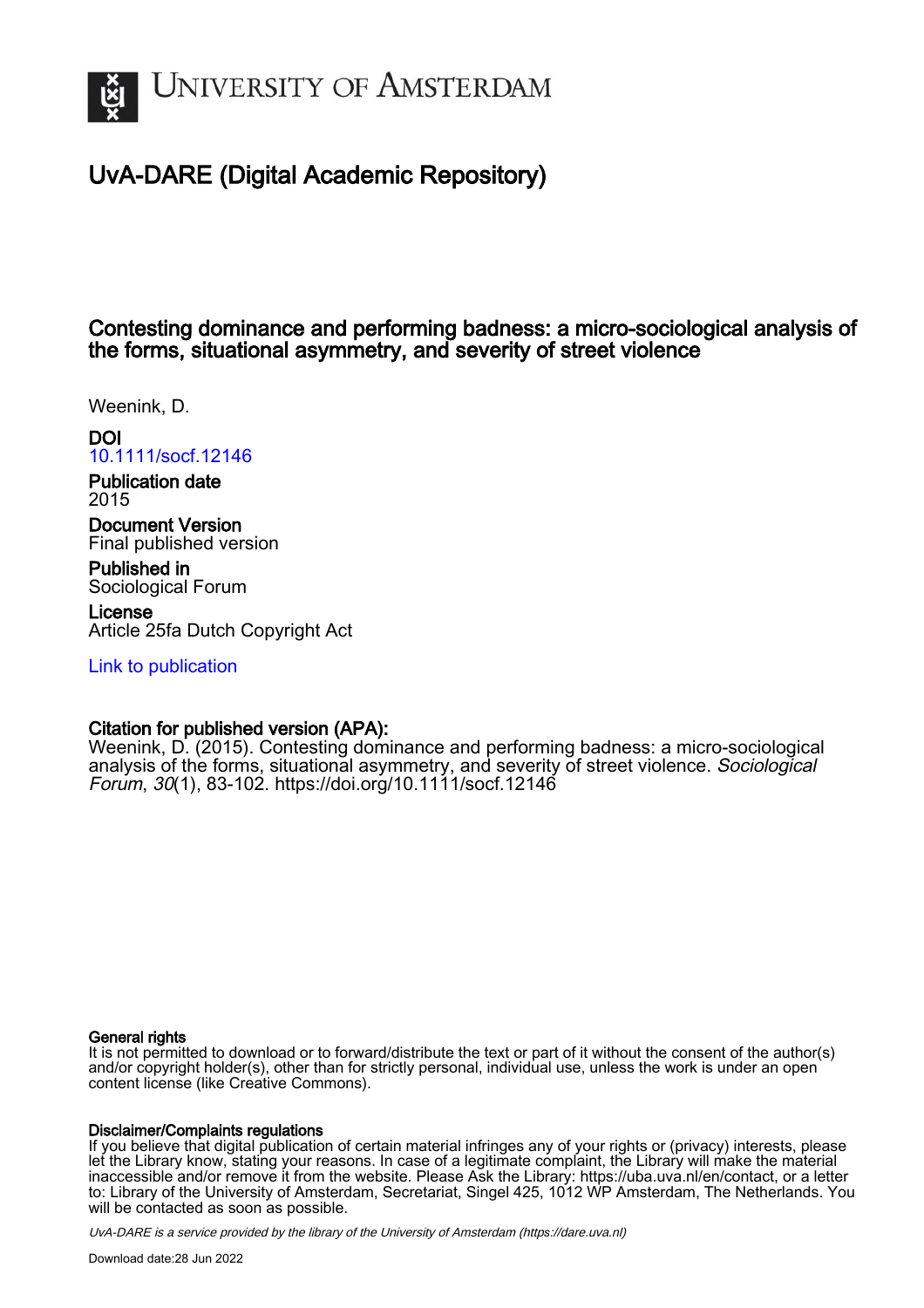# **Sociological Forum**

Sociological Forum, Vol. 30, No. 1, March 2015 DOI: 10.1111/socf.12146 © 2015 Eastern Sociological Society

# Contesting Dominance and Performing Badness: A Micro-Sociological Analysis of the Forms, Situational Asymmetry, and Severity of Street Violence<sup>1</sup>

# Don Weenink<sup>2</sup>

This article proposes two ideal types of street violence: contesting dominance and performing badness. These ideal types were used as heuristic devices in qualitative analyses of 159 violent interactions among Dutch youth, taken from judicial case files. These analyses revealed that over half of the interactions resembled the contesting dominance type. Here, opponents engage in sequences of challenges and provocations to aggressively establish a domineering self; attackers purposively looked for or arranged confrontations that revolved around the issue of who is superior per se. The performing badness type was found in 30% of the cases. This is one-sided violence in which attackers humiliate and toy with their victims to display their power and meanness. The relationships between these forms of violence, situational asymmetry (weak victims and supportive groups) and severity of the violence were analyzed statistically. Contesting dominance was associated with more severe violence, resulting from the greater amount of confrontational tension. Situational asymmetry was the rule in both forms of violence. The difference between the size of the attackers' supportive group and that of the victims turned out to be especially important. The larger the difference, the more severe the violence in general, but especially in contesting dominance.

KEY WORDS: crime; micro-sociology; performance; situational asymmetry; street violence; youth violence.

## INTRODUCTION

A rich U.S. tradition of phenomenological and interactionist studies has contributed to our understanding of violence as impression management. Seen in this way, violent interactions are performances in which actors aim to present a positive situational identity, thus claiming how others should value and treat them (Goffman [1959]1990). In this tradition, violent interactions in public places (streets, bars, school yards) often appear in the form of contesting dominance: series of challenges and provocations, sequences of claims and counterclaims to the superordinate role that build up antagonistic tension between the opponents. One part of the tradition perceives these contests as a way to defend or aggressively establish masculine identity (Messerschmidt 2000; Polk 1994, 1999; Winlow and Hall 2009; Wolfgang 1958). Another part regards them as a way to enforce respect that yields some protective deference in unsafe inner cities (Anderson 1999; Brezina et al. 2004; Brookman et al. 2011; Jacobs and Wright 2006; Jankowski 1991; Sanders 1994; Trickett 2011).

 $1$  My thanks to Christian Bröer, Randall Collins, Peter Mascini, and Ali de Regt for their valuable comments on earlier versions of this paper. I also thank the Netherlands' Organization for Scientific Research for supporting this work (grant number 016.095.167).

<sup>&</sup>lt;sup>2</sup> Department of Sociology, University of Amsterdam, PO BOX 15508, 1001 NA Amsterdam, the Netherlands; e-mail: D.Weenink@uva.nl.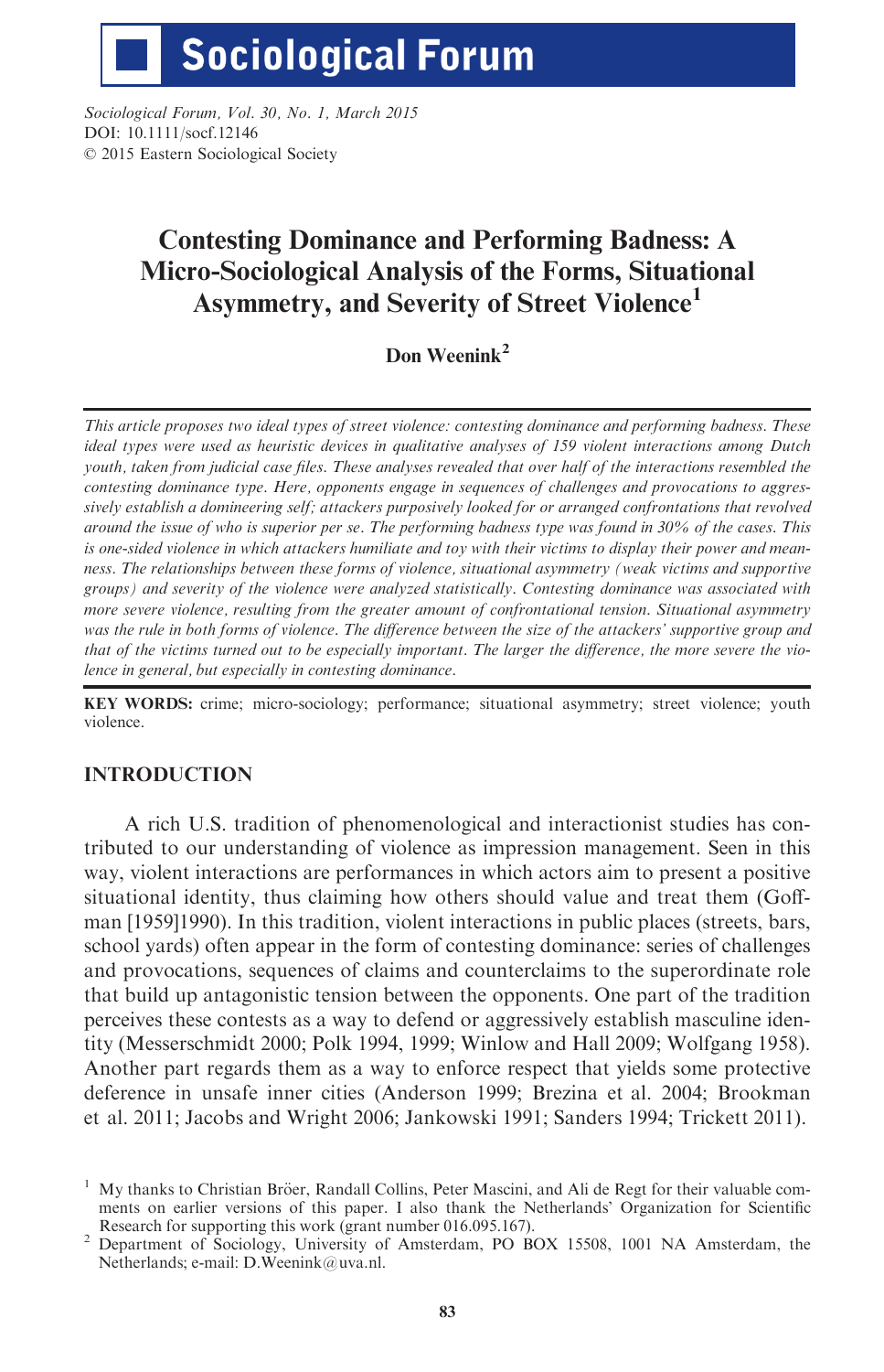However, a much smaller body of work suggests that violence in public places may take a rather different form. Instead of engaging in contests, attackers one-sidedly target weaker victims who did not play an evident role in provoking the violence (Felson 1993; Homel, Tomsen, and Thommeny 1992; Repogle 2011; Tomsen 1997). In terms of impression management, these attackers perform badness (Katz 1988:80–113): they display uncontested dominance and the ability to act mean and cruel.

This article contributes to the tradition in three ways. First, the aim is to specify two ideal types—contesting dominance and performing badness—and to assess their value as heuristic devices to identify forms of youth street violence in qualitative analyses. The second aim is to inquire to what extent these forms of violence might be differently related to two forms of situational asymmetry that may impact the intensity of the violence, an issue that has not been taken up in empirical studies so far. Following the work of Felson and collaborators (Felson 1982; Felson and Steadman 1983), Cooney (1998; Phillips and Cooney 2005), and Collins (2008), the dimensions of situational asymmetry considered here are the presence of supportive groups and the weakness of the victims. Third, the aim is to take the tradition to a different place: Dutch rural and urban neighborhoods where violence is incidental rather than endemic and where behavior in public places is generally respectful and peaceful. As by far the larger part of prior work in this area is oriented to deprived and unsafe U.S. inner cities (but see Copes, Hochstetler, and Forsyth 2013; Jackson-Jacobs 2013), this article extends the conceptual range of the tradition.

The forms of violence are analyzed from the viewpoint of the attackers, here defined as the ones who initiated the actual physical violence and who most often also dominate.The empirical basis of this study consists of detailed descriptions of 159 violent interactions among Dutch youth, taken from judicial case files. Based on a review of prior work, the following section elaborates the distinctive features of the two ideal types. In addition, hypotheses will be formulated to assess the relationships between these ideal types, the situational asymmetry and the severity of the violence. After that, the material, the sample, and the analytical procedures are explained. The empirical sections present the forms of violence that emerged from the qualitative analyses, followed by statistical analyses that focus on the relationships between these forms, situational asymmetry, and the intensity of the violence. The concluding section positions the findings within the U.S. tradition of research and formulates some new questions.

#### PRIOR INTERACTIONIST AND PHENOMENOLOGICAL WORK

Interactionist studies (Felson 1982; Felson and Tedeschi 1993; Luckenbill 1977; Polk 1994, 1999; Wilkinson and Fagan 2001) developed a model of violent interactions that revolves around saving face (Goffman [1967]2005:5–46), which Felson and Steadman (1983:71) define as attempts to reestablish identity claims (face) when one of the antagonist parties has indicated to themselves that the other has tried to project a negative identity on them, for instance by insulting, humiliating, or neglecting them. Violence as saving face may appear as part of character contests (Goffman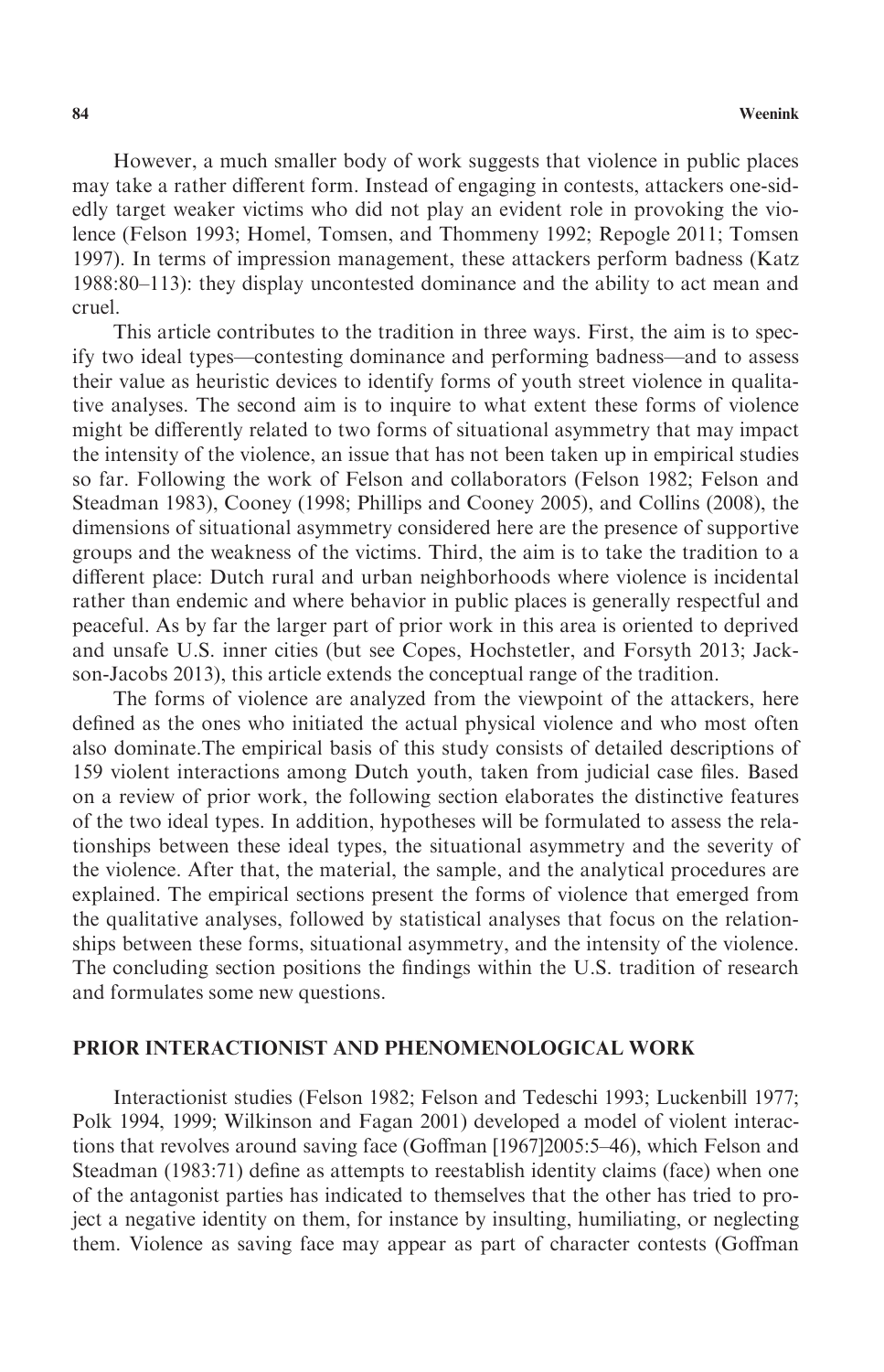[1967]2005:217–218, 239–258): confrontations between opponents who stand steady (show character) as they try to save face at the other's expense in sequences of provocations and challenges that may escalate into the use of violence (Felson 1993:109). Various studies perceive these contests as attempts to defend masculine honor (Copes et al. 2013; Polk 1994, 1999; Winlow and Hall 2009; Wolfgang 1958) also interpreted as a situational compensation for an otherwise threatened masculine identity due to structurally marginalized social positions (Carrington and Scott 2008; Messerschmidt 2000; Taylor, das Nair, and Braham 2013).

One variant of the contest model revolves around reputations and respect. It appears in deprived U.S. inner cities where the code of the street governs public behavior (Anderson 1999). Respect and reputations must be attained by a presentation of self that displays immediate aggressive responsiveness and a willingness to use violence (Anderson 1999:10, 72; Brezina et al. 2004; Brookman et al. 2011; Jankowski 1991:140; Paulle 2013:67–103; Sanders 1994:71–75; Wilkinson and Fagan 2001). In areas where police forces have withdrawn and where criminal economies are predominant (Contreras 2013; Decker and Van Winkle 1996; Jacobs and Wright 2006), reputations provide some protective deference in these hostile environments. Two recent studies point to the existence of alternative codes of violence outside unsafe U.S. inner cities. First, the adult white male bar fighters in a U.S. southern city interviewed by Copes et al. (2013:785–786) relied on a code in which their willingness and ability to fight contributed to their self-image and pride as "men of character and good repute." For them, clear insults should be responded to, but the violence should take the form of a fair contest and it should be part of a "legitimate conflict." Therefore, their code also allowed them to tolerate insults in some situations (for instance, when the opponent was clearly weaker or very drunk) and it discouraged excessive and predatory violence (Copes et al. 2013:773, 776– 785). Second, Jackson-Jacobs's (2013:33) study of a group of white suburban youth in an affluent area in Tucson revealed a similar code, or "working definition," of fights as honorable competition "to test one's character." While their brawls could end up in becoming one-sided or disproportionately violent (see also Copes et al. 2013:782–784), attacking an already-defeated opponent and attacking unilaterally were seen as "cheap and simply being mean" (Jackson-Jacobs 2013:34). While the Tucson youth contrived confrontations purposively in order to experience the thrills and prestige of violence (Jackson-Jacobs 2013:36), they indicated that an honorable fight required some agreement on the part of the opponent—although this often resulted from exploiting their fear of displaying passivity and pusillanimity (see also Copes et al. 2013:775; Winlow and Hall 2009). In line with this, Polk (1999:18, 27) notes that the sequences of moves and countermoves in honor contests require "some form of active participation of victim and offender" (see also Athens 2005; Felson and Steadman 1983; Luckenbill 1977:661). As in the days of European dueling (Shoemaker 2001, 2002), men may actively create opportunities to show their worth. By insulting, humiliating, or denigrating others, they may try to invite other men to mutually define the situation as one in which their honor is at stake.

However, even if such "working agreements" (Jackson-Jacobs 2013:33) are more or less forced upon men given the emotional costs of acting against masculine honor, it would be wrong to perceive such consent as a general feature of violent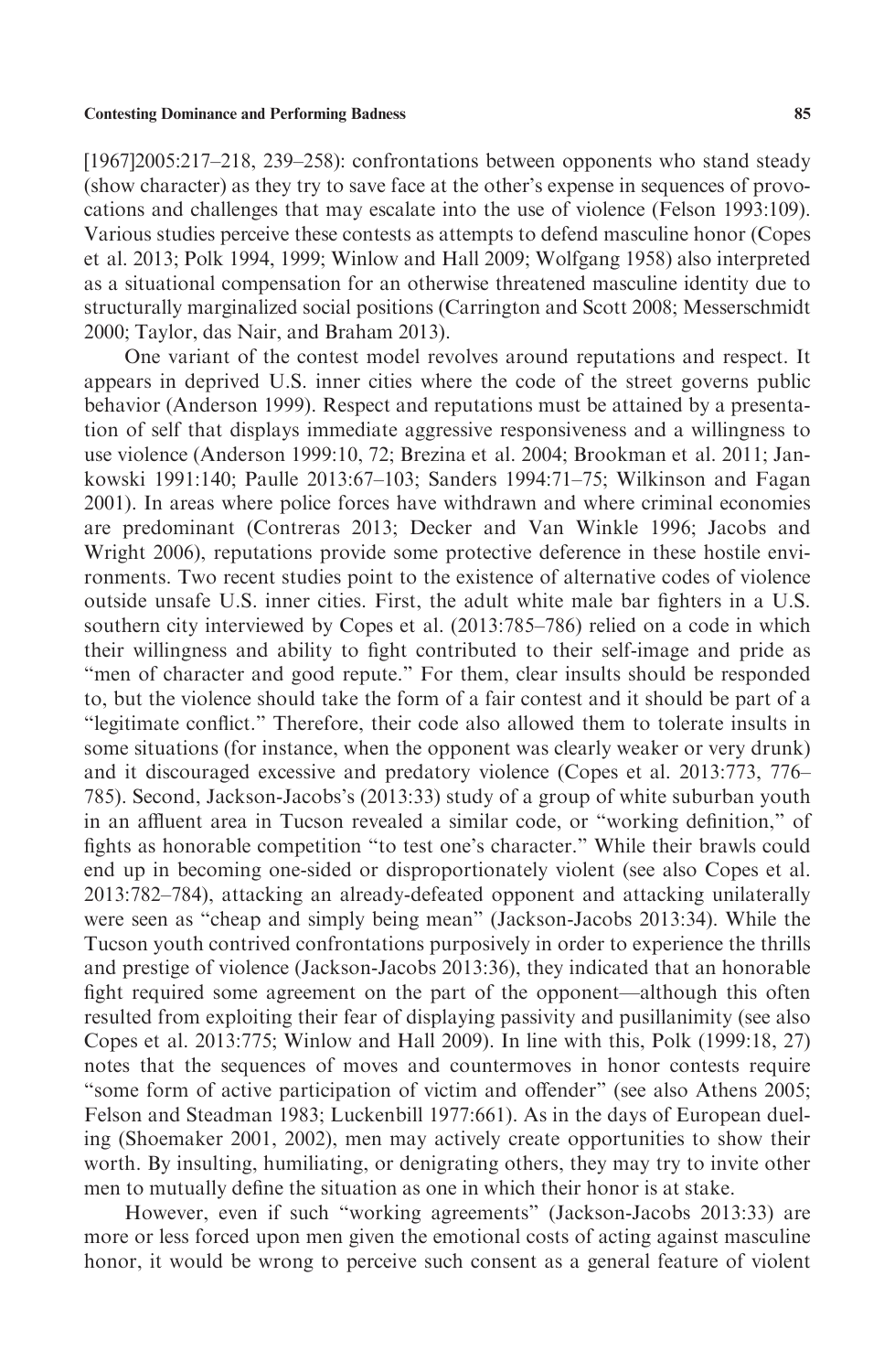interactions in public places (Athens 2005). Indeed, the lack of such agreement is a defining property of the form of violent impression management that appears in Katz's (1988:80–113) account of the "ways of the badass." The demeanor of the badass requires the display of toughness, alien-ness, and meanness. While toughness rejects the other's moral and emotional existence as futile, alien-ness raises a barrier to the other's understanding of the badass's own moral and emotional existence. Meanness adds ominous unpredictability to the interaction: even when you try to "maintain respectful comportment" (Katz 1988:99), there is no sure way to predict the badass's sudden unleashing of violence. Toughness, alien-ness, and meanness add up to a performance in which attackers want to convey the impression of being bad, rather than displaying honorable character. Thus, contrary to the contests described above, Homel et al.'s (1992:685) observations of young males' violence in Australian clubs lead them to conclude that attackers pick their mark: those who are fewer in number, younger, smaller, and more intoxicated than themselves. Tomsen (1997:97) reported that a large part of the violent encounters he observed in Sydney-based hotels and clubs consisted of "opportunistic violence" in the sense that the victims had no evident role to play in causing the conflict.

This review yields two ideal types of violent impression management in public places. First, the contesting dominance type consists of sequences of provocations and challenges, claims and counterclaims to the superordinate role that result into a mutual understanding—even if it is more or less forced upon men given emotional pressures to maintain masculinity—of the situation as one in which violence is an appropriate means to establish dominance. Furthermore, these contests may be informed by a code of honor that discourages meanness and unilateral violence to a variable degree. These features hold for both contrived arrangements as well as for genuine conflicts. Second, in the performing badness type, attackers do not engage in competition, but they deploy one-sided and mean acts of violence against weaker victims to show their power. Instead of codes of honorable fighting, the attackers' inexplicable whims govern the situation.

Prior work allows us to formulate hypotheses of how these ideal types relate to the intensity of the violence directly and indirectly, through situational asymmetry. The intensity of the violence is here captured by the severity of bodily injuries. Felson (1993:109, 121 n.7) argues that conflicts involve greater emotion and that antagonists in this form of violence are likely to feel angry, unlike individuals who perform badness, particularly when this takes place in a joyous sphere of collective norm-breaking (Felson 1993:109; Tomsen 1997). Thus, the first hypothesis is that the bodily injuries are more severe in contesting dominance as compared to performing badness.

Situational asymmetry plays an important role in Collins's (2008) micro-sociological theory of violence. In the theory, attaining emotional dominance is crucial for violence to occur as it offers a way to overcome the barrier of confrontational tension  $(ct/f)$  that normally keeps people from using violence. Two important pathways that circumvent that barrier of  $ct/f$  that are also expected to impact on the intensity of the violence will be considered here: supportive audiences and the weakness of the victims (for more on  $ct/f$  and the pathways to circumvent it, see Collins 2008:39–82, 2013). Both pathways are forms of situational asymmetry that contribute to the shifting of emotional balances.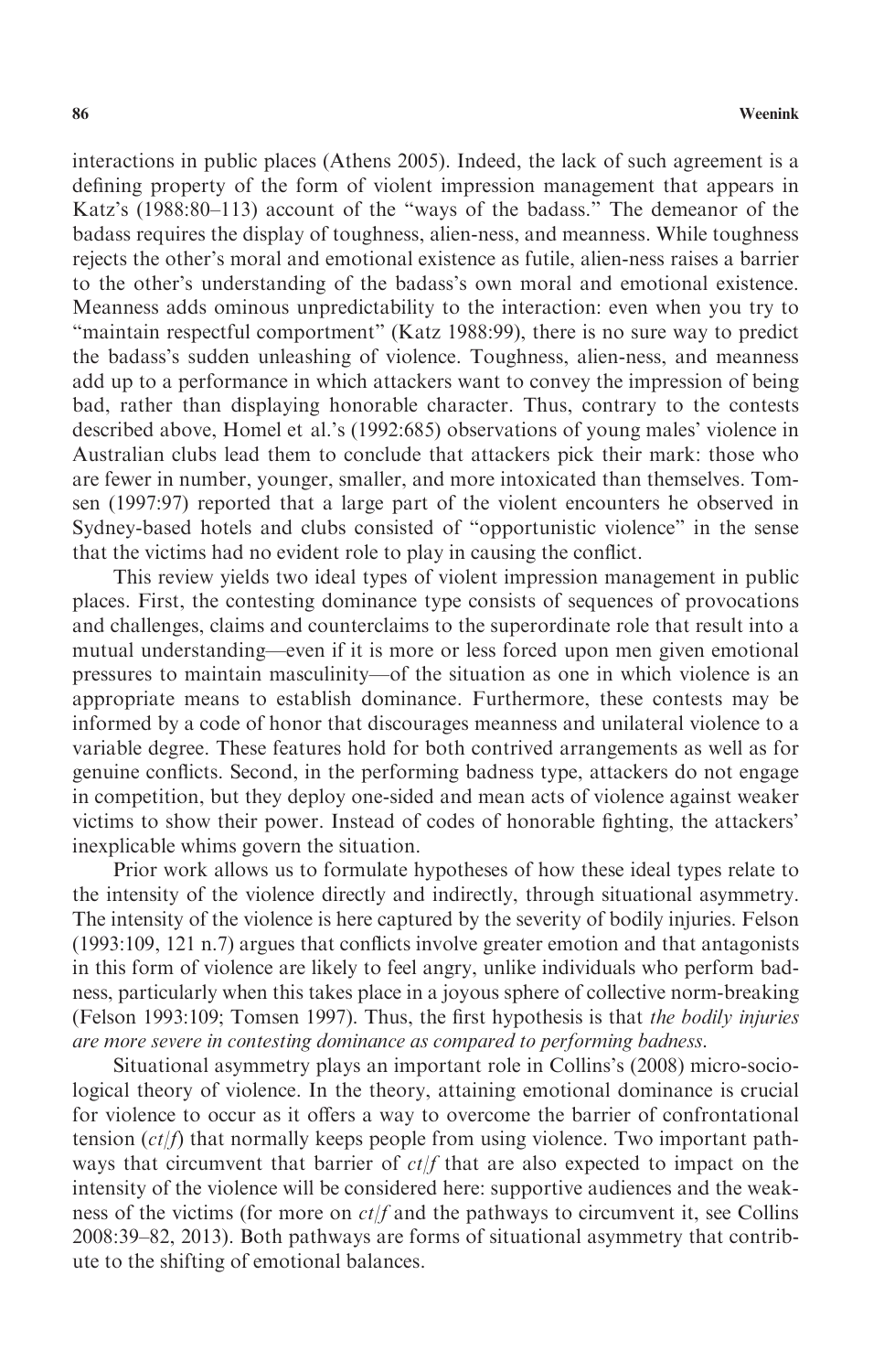The weakness of victims is operationalized as the degree to which they are outnumbered by the attackers and their degree of alcohol intoxication (see also Felson and Steadman 1983:65, 67, 72; Homel et al. 1992:685). As opportunistic targeting of weaker victims is supposed to be a typical feature of performing badness, the second hypothesis is that victims are weaker (more intoxicated, more outnumbered) in performing badness as compared to contesting dominance. Furthermore, a specific kind of weakness may emerge during the interaction when opponents hit the ground (see also Copes et al. 2013; Jackson-Jacobs 2013). As my earlier analyses demonstrate, youth violence is more likely to turn extreme after one party fell down because the now-vulnerable and less-threatening position of the opponent opens up opportunities for total, uncontested dominance (Weenink 2014). While the continued use of violence against opponents who have hit the ground offers an opportunity to display one's meanness in performing badness, it is supposed to demonstrate a lack of character in contesting dominance. Indeed, both the Tucson youth and the southern U.S. bar fighters discussed above consider it mean and dishonorable to continue the violence after the opponent has hit the ground (Copes et al. 2013; Jackson-Jacobs 2013). Thus, the third hypothesis is that when victims hit the ground, this is related to more severe bodily injuries in performing badness as compared to contesting dominance.

As for the second pathway through which  $ct/f$  may be circumvented, a consistent research finding is that the involvement of supportive audiences and even their presence alone is more likely to intensify the conflict, rather than to inhibit or dampen it (Collins 2008:198–207; Felson 1982; Felson and Steadman 1983; Luckenbill 1977; Phillips and Cooney 2005). As audiences often consist of separate groups that are allied to one of the opponents (Black [1983]1998:125–143; Cooney 1998; Phillips and Cooney 2005), the size of the attacker's supportive group may be related to the size of the other party's supportive group to assess the degree of situational asymmetry, or in other words, the numerical dominance of the attacker's supportive group. Similar to the reasoning above with regard to weak victims, the fourth hypothesis states that the numerical dominance of the attacker's supportive group is larger in performing badness as compared to contesting dominance. However, various studies (Jackson-Jacobs 2013; Polk 1999; Wilkinson and Fagan 2001) point to the role of audiences in increasing the salience of identity issues. This may mean that the impact of the supportive groups of the attackers on the intensity of the violence is greater in contesting dominance, as establishing an honorable identity is a more pressing concern in this form of violence, especially if the attackers' supportive groups are dominant. Thus, the fifth hypothesis is that the impact of the numerical dominance of the attacker's supportive group on the intensity of the violence is greater in contesting dominance than in performing badness.

### DATA, SAMPLING, CODING, AND ANALYTICAL PROCEDURES

The data consist of judicial files of Dutch juvenile courts. Hence, the average age of the attackers was 17 years at the time the violence was committed. The files comprise interrogation reports of witnesses, defendants, and victims, and reports of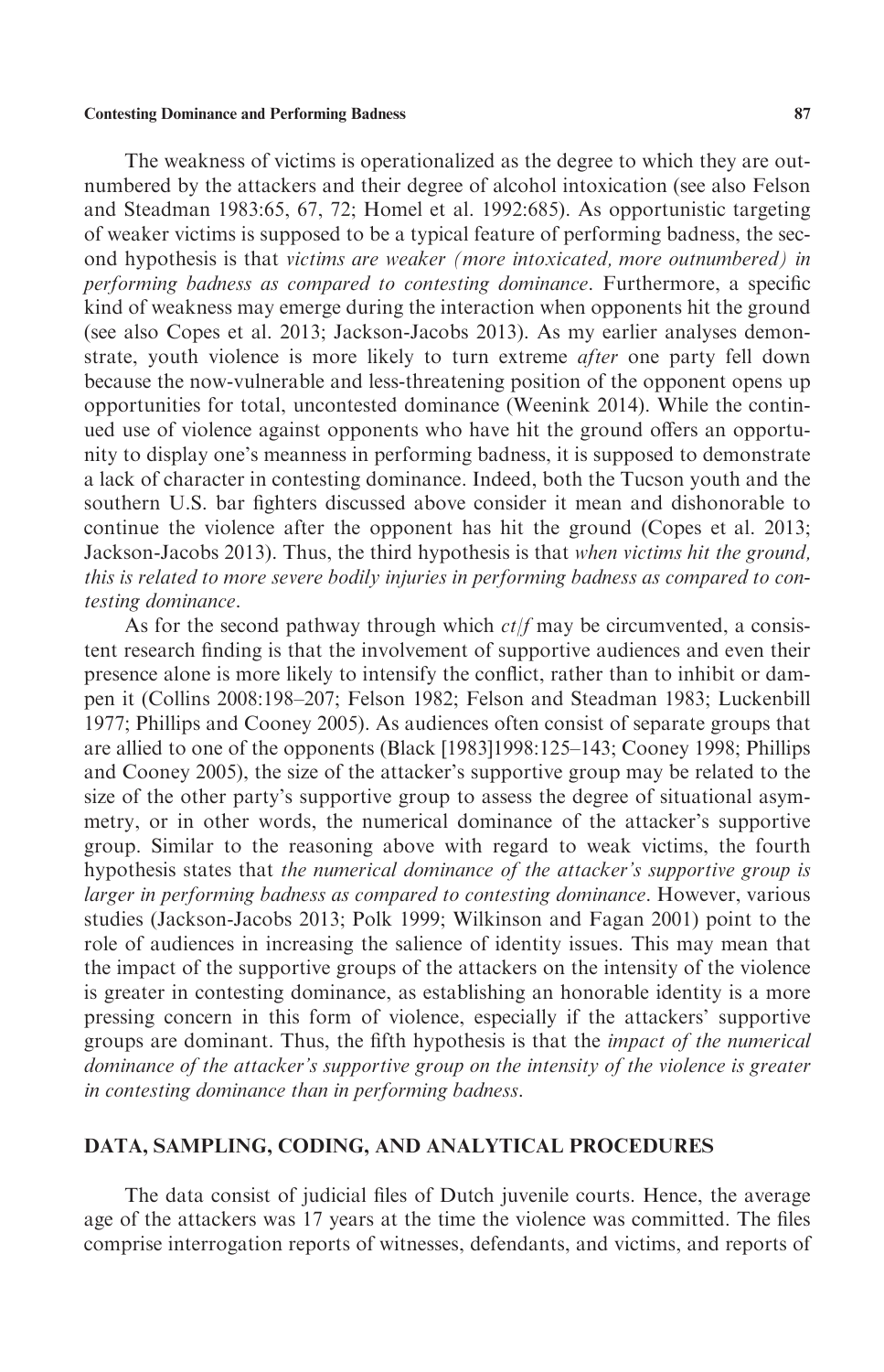the courts and the public prosecutor. Based on these files, a textual database was set up, with cases containing detailed descriptions of the violent interaction.

The sampling of case files was based on all sections of Dutch penal law considering violent offenses: public bodily harm, battery or bodily harm, grievous bodily harm, (attempt to) manslaughter and (attempt to) murder. The study is restricted to violence committed by small groups of about 10 attackers at most. Case files were drawn from archives of four judicial districts, spanning both urban and rural areas. Each archive provided a list of cases settled by the juvenile court in 1995 and 2005. The sampling comprised an interval selection of all the cases referring to one or more of the above sections of Dutch penal law, taking each second, third, or fourth case on the list, depending on the total number of cases. In sum, the sample consists of 159 violent interactions.

One potential problem with these data is that they are the result of police interrogation interviews in which the actors had an interest in providing a biased image of their roles in the interaction. Thus, one may expect that attackers tried to justify violence more often, attempting to portray their attacks as acts of self-defense. However, as the cases provide interrogation reports of both opponents and witnesses, it was possible to construct coherent accounts of what happened, based on the commonalities in the reports. Moreover, it turned out that attackers often did not seem to care about upholding a positive image  $vis-\hat{a}-vis$  the police, for instance when they plainly indicated they had wanted "to trash someone with the group for no reason" or "to beat someone up for the thrill." What matters here is that the features of the ideal types elaborated above were clearly discernible on the basis of police interrogation reports. The aim of the qualitative analyses was to identify how these types of violence appeared in the data, using their distinctive features as sensitizing concepts in the analysis. Coding of the texts concerned the patterns of violence (how it started and ended), expressions of emotions (for instance, humiliation, anger, fear, joy, dominance), and expressions of morality (such as accusations, revenge, justness, pride). In the course of the analysis, it emerged that a smaller proportion of the sample (25 cases, 15.7%) did not fit into either one of the two ideal types. Instead, they were more appropriately characterized as one-sided attacks to undo feelings of humiliation that were built up in prior interactions (see below). Furthermore, 30 cases combined elements of both ideal types. For instance, a confrontation could have started as a competitive contest and ended with additional disproportionate humiliations after victory was already secured. In these cases, the coding was determined by how the interaction started, which was also the predominant impression to be conveyed. In the next step, statistical analyses were used to relate the forms of youth street violence to the following indicators.

First, the severity of the bodily injuries was noted for each interaction and later categorized into the following scale: 0 = attackers missed or the attack did not result in pain;  $1 = \text{pain}$ ;  $2 = \text{lasting pain}$  (longer than 1 day);  $3 = \text{ medical treatment by gen-}$ eral practitioner [GP] or dentist;  $4 =$  medical treatment in hospital;  $5 =$  stay in hospital (longer than 1 day);  $6 =$  lasting disability or death. Second, the weakness of the victims was captured as follows. First, it was noted how many attackers and how many victims were actually involved in acts of physical violence. The latter number was subtracted from the former to indicate the degree of outnumbering (ranging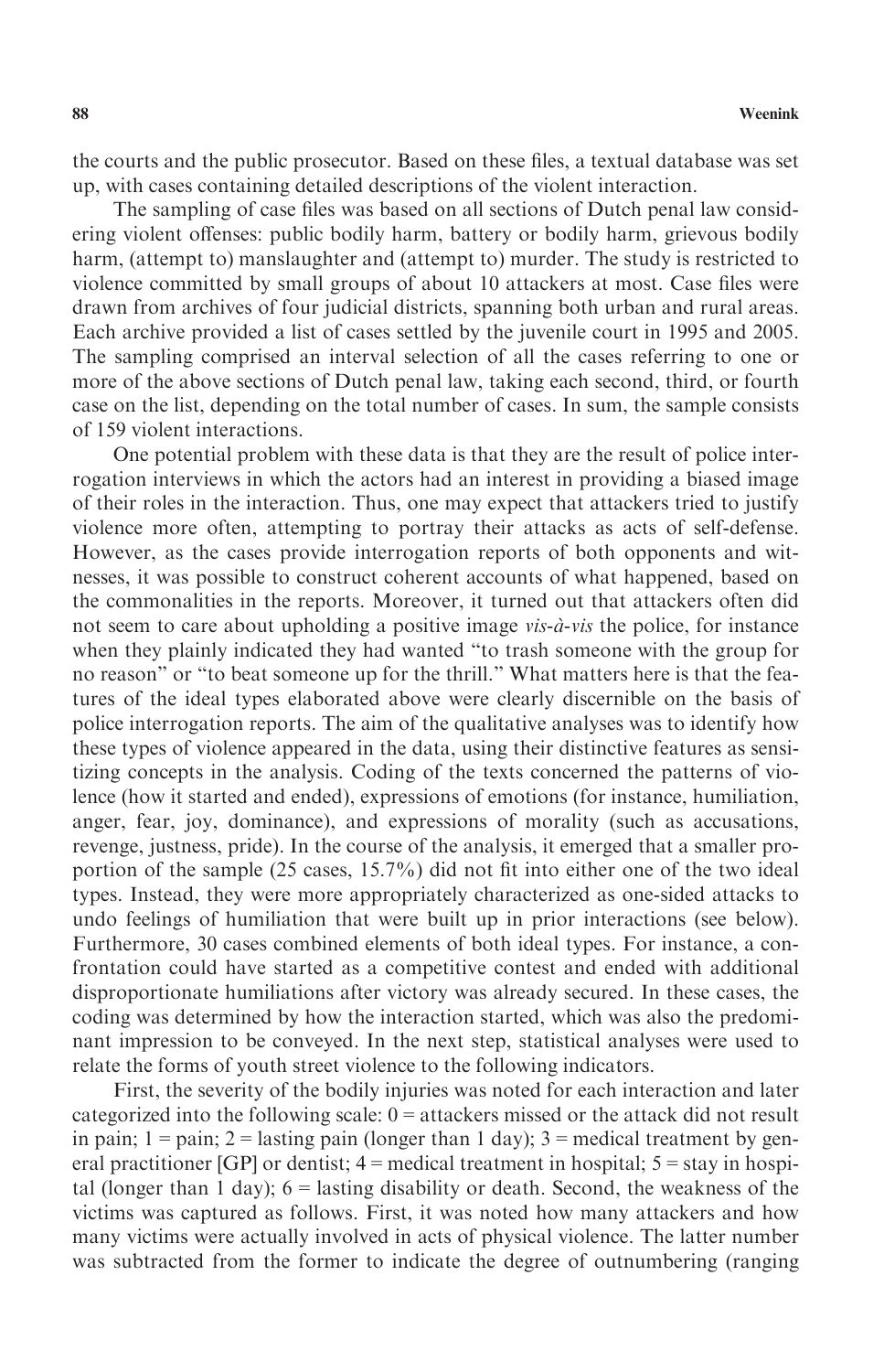from –2 to 4). Second, the victims' alcohol intoxication was coded by the following items:  $0 =$  victims had not used alcohol prior to the attack;  $1 =$  victims had used some alcohol prior to the attack (maximum 5 glasses of alcohol or the witnesses or police officers reported that the alcohol intake had no tangible impact on the attacker's behavior); 2 = victims were visibly under the influence of alcohol  $(6-15)$  glasses of alcohol or it was reported they were under the influence of alcohol);  $3 = \text{victims}$ were heavily under the influence of alcohol (more than 15 glasses of alcohol or it was reported they were "very," "completely," or "heavily" drunk or intoxicated, the alcohol inhibiting normal speech, gait, or other movements). Third, for each case it was noted whether the victims had hit the ground during the violent interaction  $(= 1)$  or not  $(= 0)$ . Considering the numerical dominance of the attackers' supportive group, it was coded how many members of the attackers' group were present but who (at least initially) did not engage in the violence, and the same was done for the victims' group. To arrive at the degree of numerical dominance, the latter number was subtracted from the former (ranging from –6 to 9). Finally, the following control variables were included that may affect the severity of the violence: gender, the use of weapons and martial arts techniques, the alcohol intoxication of the attackers, and the relational closeness of the opponents. As for the last indicator, this was measured by coding the closest relational tie between the opposing parties in each case, later categorized into the following scale:  $0 =$  stranger,  $1 =$  familiar face,  $2 = \text{acquaintance}, 3 = \text{classmate or colleague}, 4 = (\text{former}) \text{ friend}, 5 = \text{family}.$ Considering the use of weapons, it was noted whether the opponents used clubs, sticks, knives, and guns  $(= 1)$  or not  $(= 0)$ . Furthermore, it emerged that in some situations, martial arts techniques were deployed that require training and dexterity, mostly karate or kickboxing techniques such as flying kicks high in the face or at the back of the victim. In the police reports, these forceful attacks were often recalled as impressive moments by both witnesses and attackers themselves, as they often effectively ended the opponents' resistance. For each case, it was noted whether the use of martial arts techniques were used  $(= 1)$  or not  $(= 0)$ . Considering gender, a variable was constructed that distinguishes male-on-male  $(= 1)$  violence from mixed-gender or female violence  $(= 0)$ . Finally, the alcohol intoxication of the attackers was captured by the same scale that measured the alcohol intoxication of the victims.

To assess the differences between the forms of violence, t-tests were used to compare the mean scores of the ordinal variables and for binary variables, chisquare tests were conducted. The impact of the above indicators on the severity of the bodily injuries was assessed by means of ordinary least squares (OLS) regression analyses. To test the third and the fifth hypotheses, interaction terms were constructed, using the standardized values of the ordinal variable. Inspection of variance inflation factor (VIF) values—the highest was 2.740—indicated that multicollinearity remained at an acceptable level. In 15 cases, information was missing on the degree of alcohol intoxication. To increase the overall explanatory power of the models, the missing values were replaced with the mean, as additional analyzes had demonstrated that the revised variables yielded similar effects.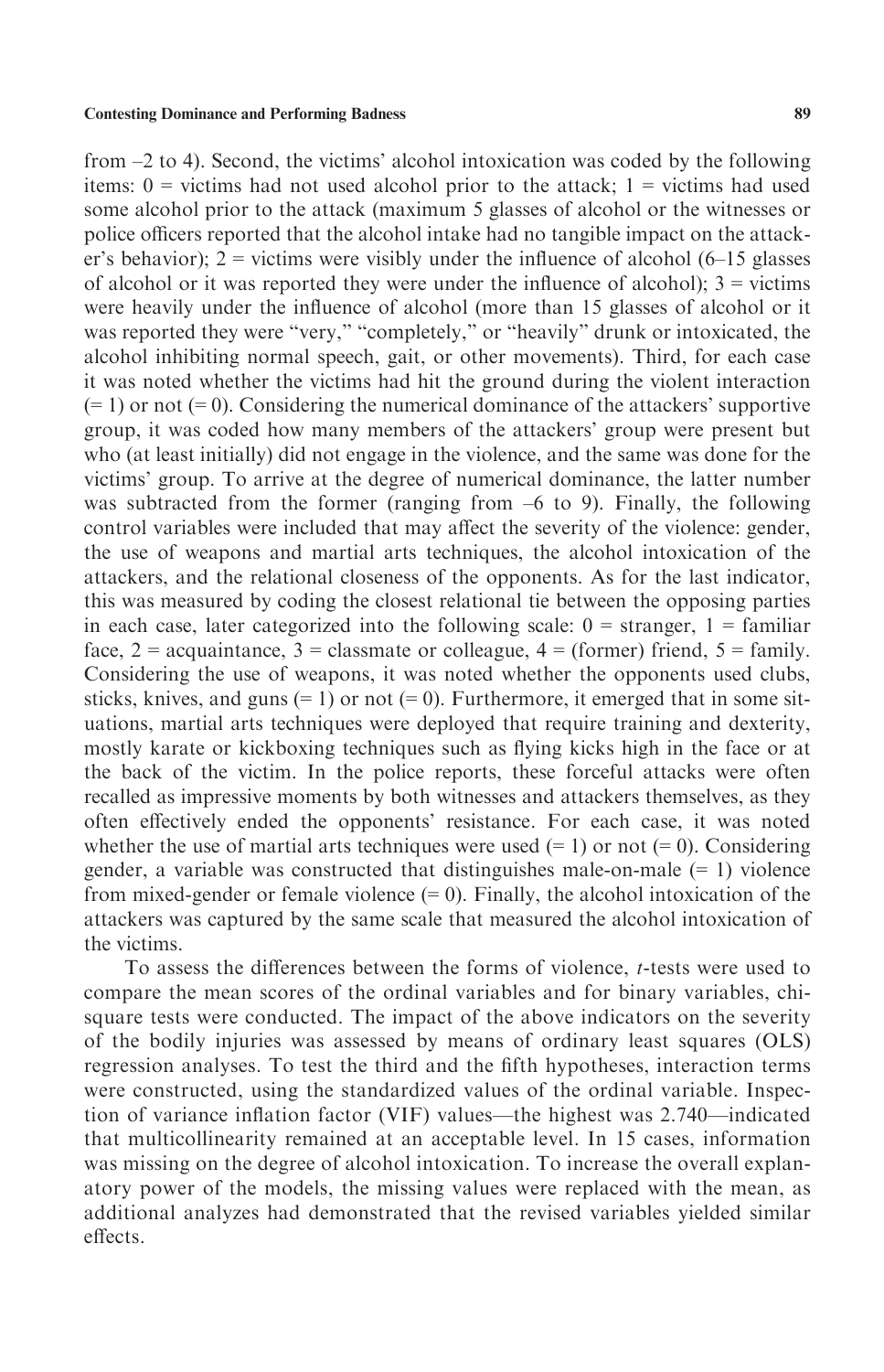#### THE FORMS OF VOLITH STREET VIOLENCE

This section presents the results of the qualitative analyses. It turned out that 54% of the interactions took a form that resembled the contesting dominance ideal type, while 30% of them had more features in common with the performing badness type. The remaining cases did not fit well into either of these ideal types; these interactions took the form of one-sided punishments to retaliate prior humiliations.

#### Empirical Appearances of Contesting Dominance

It appears that in many situations, youth arrange dominance contests by setting into motion sequences of provocations and challenges purposively. Consider the following excerpt, in which two strangers are bidding against one another in a contest of looks.

Johan: "When we were playing soccer, I saw four boys walking up to us. We looked at them, to know who they were or whether we knew them. One of those boys [Anton] started shouting: 'What are you looking at?' Then we went on playing soccer. I was a bit annoyed because they were loud-mouthed. Then those boys sat down on the stairs at the dike and watched us playing. Again one of them said, 'Don't you look that way.' I did not respond to that. I saw they wanted to walk away and I followed them with my eyes. Again, they told us we should not look at them. Then the two largest boys came down, up to me."

Anton: "While we passed these boys, I saw one of them [Johan] looking conspicuously at me. When I looked back at him and asked what they were looking at, I heard him saying, 'Have I got something of yours on me?' [translated literally from Dutch, meaning: what do you want from me?]. We then walked to the dike and sat down. The other boys started to play soccer again. Suddenly, the ball was kicked in my direction. The boy whom I had spoken to went in my direction to get the ball. Again he was looking at me conspicuously. I said to him, 'Look just a bit longer!' He was annoying me. After I had told him that, that boy put the ball on the ground and kept on looking at me. Then he picked up the ball and turned back to his game. I walked down to him and started to unfold my knife and Machiel jumped on him to kick him in his back." (Case 83)

Being looked at means to be singled out and placed at the center of attention, which Anton's group readily took as a provocation, a challenge that required response: "What are you looking at?" Johan responded defiantly by asking what they wanted from him. Prolonging the sequence of provocations now set into motion, Anton's group positioned itself at the dike to watch the others play. Johan's defiant attitude resulted in their subsequent command, "Don't you look that way." However, Johan did not give in to this claim for dominance—as one of the members of Johan's group reported, "He will not give in, he is strong and is never afraid." When Anton challenged Johan "to look just a bit longer," the latter did not back up and the confrontational tension increased. This contest of challenges was extended even when attacker Anton showed his knife to Johan. Anton explained that Johan was too large to take on with his fists, so that he needed to use his knife. However, Johan did not seem to be impressed and tried to get a hold on the knife. This resulted in the tendon of his left hand being cut by Anton and if it weren't for his hasty retreat and for Anton's slower running, Johan might have been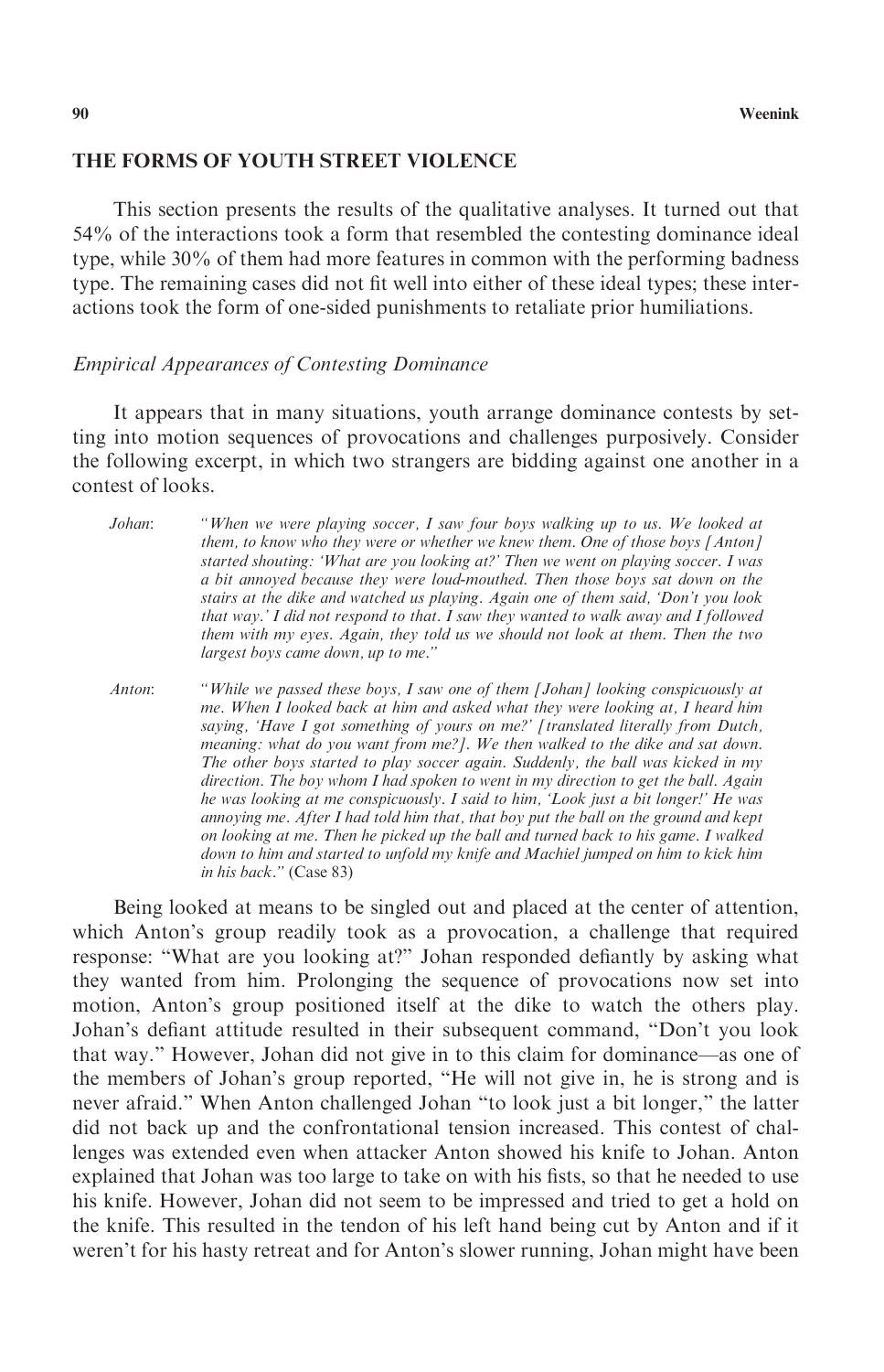even more severely wounded. One important feature of these interactions is that both parties persevere in a quest for situational dominance; they do not want to back up or show deference to the other.

Such contests often occur in settings where participants and audiences can expect them to be staged. Two examples will help to explain this. The first setting are the toilets or entrances of clubs and other night-life–related venues (see also Graham and Wells 2003; Tomsen 1997). On the congested routes to or inside these small, crowded, and slippery places, intoxicated persons often cannot avoid bumping into one another. In some places, it is common knowledge that the accidental bumping could very well be interpreted as a provocative push, which then leads to verbal provocations, shoving, and further pushing and finally may end up as a violent confrontation. For protection, boys urinate *en groupe*, which results in more crowding, and an increased readiness to meet perceived impertinence head-on. The second setting, the fair and the dodgems in particular, seems more typical of rural areas. The contest may start by aggressively driving around, and the chances are that someone is equally set on persevering a sequence of mutual provocations. In the following excerpt, Ruud dares to defy Tim, which eventually results in Ruud having his nose broken.

Tim: "I was at the fair with some friends. I had asked a guy [Ruud] to back up a bit, we were driving the dodgems. He replied by yelling to another guy, 'Just look at him sitting there.' That made me very angry, so I waited for him. When he came out of his dodgem, I stopped him. I stood just before him and he looked at me and said, 'What do you want from me?' I said, 'Don't be foolish' and I hit him straight in his face." (Case 71)

As a reply to Tim's rebuking, Ruud makes fun of the attacker ("just look at him sitting there"). In addition, Ruud himself decided to walk straight in the direction of Tim's group after he left his dodgem and defiantly asked what the other wanted from him, while his friend (the witness in this case) feared the confrontation and decided to walk in the opposite direction. In many cases, it seems that both parties could have easily prevented a fight by backing up a bit. However, they stubbornly increase the confrontational tension in a quest for situational domination. Contesting dominance may also appear as request-refusal cycles. In these situations, attackers who want to claim dominance demand a favor, which is (sometimes impudently) declined by the victim. For example, in case 11, Stef and his friend asked victim Mike at a bar to close the curtains several times without any apparent reason and in a demanding tone. Mike answered, "If you can't ask it decently, just do it yourself." Then Stef and his friend came toward him and repeated their request, which Mike refused again. In response, the two aggressively bounced Mike out of the bar and hit him. Mike stumbled back into the bar, went to the attackers, and asked them indignantly to return his necklace, which he had lost in the fight. The attackers then shouted that Mike dared to accuse them of stealing his necklace, which was the reason they bounced him outside again and beat him up for the second time. Stef later justified the beating by saying, "Look, the boy asked for the slapping. I asked him decently, but he give me a big mouth. I wanted to reprimand him for that." However, rather than a righteous punishment, Stef and his friend's actions are more accurately understood as a quest for dominance, which they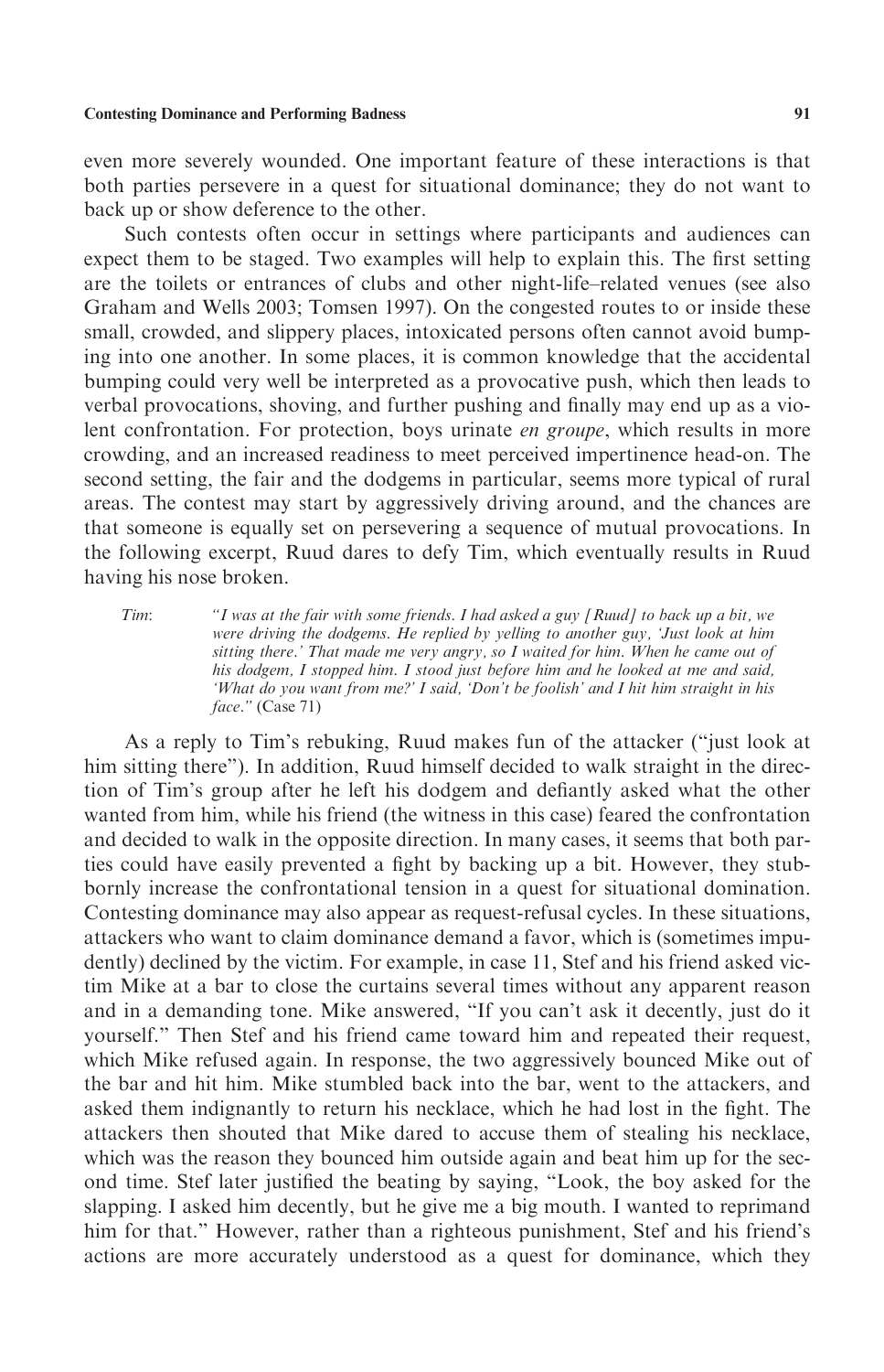started by provoking Mike, who responded defiantly even after he had been bounced outside the bar.

While in many cases both parties are purposively seeking the confrontation, contesting dominance does not always consist of explicit verbal challenges or overt presumptuous behavior of the opponents. In the following case, two boys, Onno and Richard, got extremely worked up by the way two other boys were dancing.

Onno: "Those boys were annoying. They were dancing weird and acting big. Very strange, I thought they were foreigners. They seemed to provoke us, coming closer and closer to our group. Acting like they were so popular. I watched them some time and got more and more worked up by them. Richard asked some of the guys from S. [name of village] what kind of guys they were. One of the S. group, Patrick, said they were fucking idiots who always made trouble. Patrick said that they were idiots. Patrick was setting us against them, and we let him do that because we were very drunk. Suddenly he said, 'Do it now, they are alone!' I got so mad and worked up and struck the most annoying of them with a glass at the back of his head. Richard joined in and immediately gave a cracking headbutt to another boy of that group. I wanted them to stop provoking us." (Case 23)

The weird dancing, the groups coming closer and closer, and the looking may have been perceived by Onno and Richard as stages in a struggle over dominance in attention space and the statement "Acting like they were so popular" may be interpreted as jealousy. While the victims were taken by surprise, they knew they were engaging in a dangerous contest. Two of their friends had left earlier, urging the victims to join them, as they felt the atmosphere had become threatening. The attack took place after an accumulation of tension in Onno and Richard for some hours that night, which was built up by moral downgrading ("idiots"), whose weird dancing became a symbol of their provocative intentions ("always making trouble").

The examples presented above clearly share the main feature of the ideal type of contesting dominance: they consist of sequences of provocations and challenges, series of claims and counterclaims to the superordinate role as opponents engage in a quest for situational dominance. In contrast to earlier studies that perceive these contests as forms of honorable competition, the interactions analyzed here revolve around the issue of who is superior per se: attackers arrange conflicts to aggressively establish a domineering self. Furthermore, these examples suggest that situational asymmetry is a prominent feature of these situations: the ones who started the actual violence often outnumber the other party, have more friends with them, use a weapon, or they attack the opponent by surprise.

#### Empirical Appearances of Performing Badness

Turning now to a form of violent impression management in which attackers display meanness: they toy with the victims, humiliate and denigrate them in a cruel play. The behavior of the attackers is beyond the victim's understanding. Thus, in these interactions, the victims often exclaim: "Act normal!" which indicates that the attackers successfully display what Katz (1988:80–113) described as "alien-ness." Also, the victims often apologize while being beaten up. However, the attack is not a punishment. In some cases, saying sorry even seems to result in additional inexplicable violence. For example, in one case (no. 44) the attackers return to the victim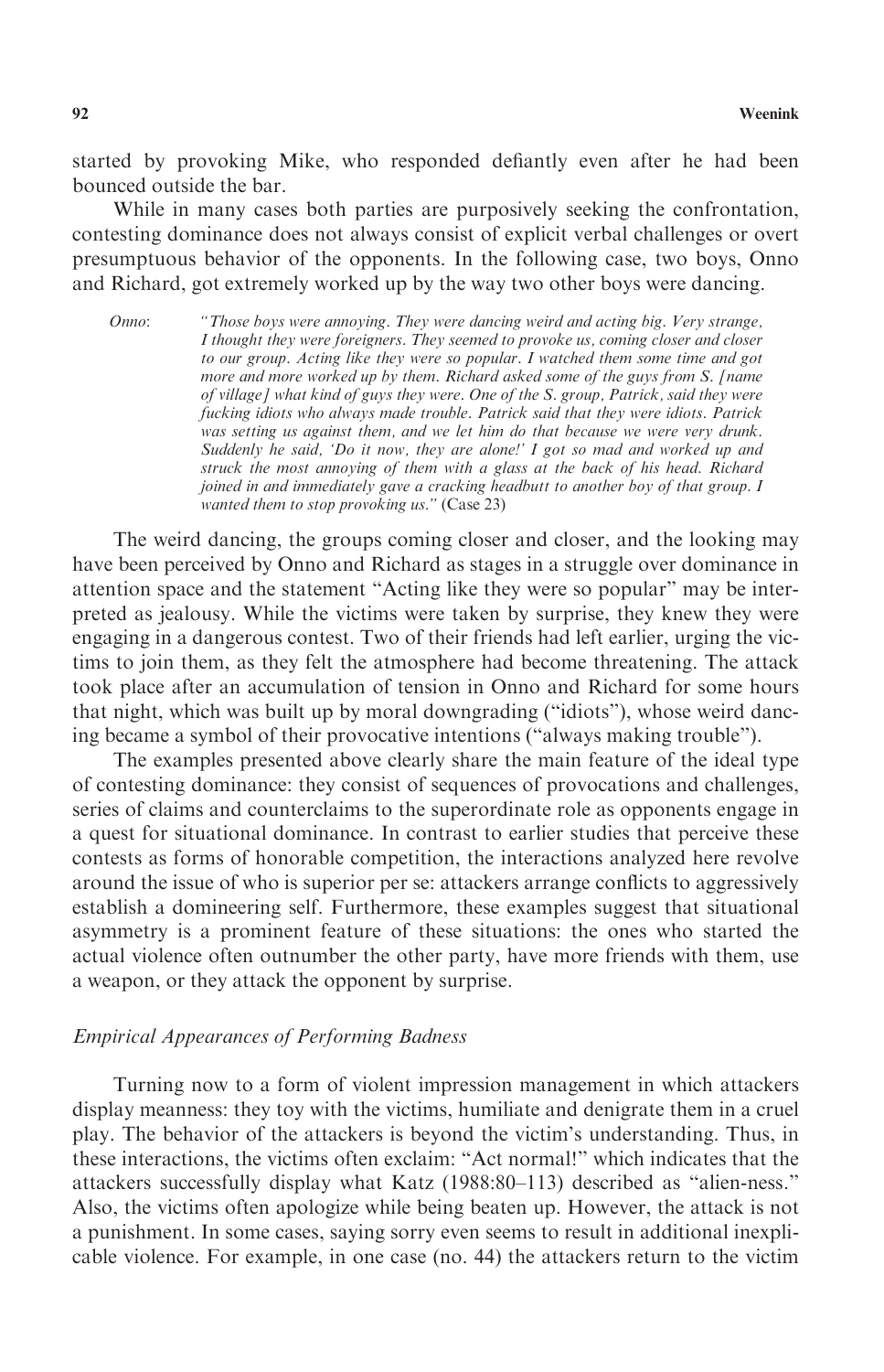after having kicked him while he was laying down on the ground. They then asked him, "Did we hear you saying you were sorry?" and conclude that the victim had apparently dared to hurt some of them, hence questioning him further, "Have you hit him, did you dare to touch him?" and then punch him again. In the following situation, a multiethnic group of five girls was planning to beat someone up. One of them, Nadia, proposed to take on a girl of whom she had heard that others had been saying she had made racist remarks once. The group then collectively imagined the proposed victim as "a filthy racist," accusing her of secretive attempts to humiliate Nadia behind her back. Caught in the excitement, the girls "could have made up anything to beat up a girl," as one of them later admitted. Some days later, they waited for the girl after school.

Nadia: "Ramona cried, 'Fuck off, you rotten Dutch bitch.' The girl was sitting at the bench with her arms crossed and her head bowed. Ramona and Monique then started spitting at her. Monique pulled her hair, bend her head forward, and started to pound her face with her knee all the time." (Case 20)

The moment the victim was pulled to the ground, the girls started to kick her collectively, all of them shouting the mantra "dirty racist!" over and over again. There is no contest here, no claims and counterclaims. The violence is unilateral and situational dominance was already taken care of from the start, by taking the outnumbered victim by surprise. The situational asymmetry was reinforced by the position of the victim: she was sitting with her head bowed—a sign of subordination—while the attackers were standing around her, yelling and scolding. Furthermore, the excerpt indicates the meanness of the group members, as they all knew the accusations were contrived and only served to disparage and degrade the victim. Similarly, but in a remarkable twist, two Dutch native boys toy with their victim while they perform "the discriminated foreigner" act.

Marc: "I saw that Kevin was provoking that guy more and more. Suddenly, he started to speak gibberish and acted as if he spoke Turkish. He then said to him [the victim], 'You did not understand that, did you, because that is Turkish.' After that Kevin shouted that the boy would surely dislike Turks and that Kevin's father is Turkish. And that he was a racist and that Kevin felt discriminated and all that. Shortly after that, he started to beat that guy." (Case 54)

In this play, all of a sudden the victim has turned into a racist. Here again, the accusations are obviously contrived and serve to degrade the victim. However, they also serve to confuse him, thus contributing to their display of alien-ness: their behavior is beyond the victim's understanding and it is up to the attackers what will happen next. The victims have become toys in the hands of the attackers. In the following case, the attackers hunt down the victim several times. Victim Jasper was a stranger to the attackers. He was singled out by the older sister of one of the attackers by the words, "it seems to me that guy needs a trashing."

Petra: "We had made the plan to give her a good trashing and when we saw her some days later, we started to yell, 'Dirty racist, look at that, she is wearing a bomber jack and army boots. There is no hair on your head.' We were saying she should never ever touch Nadia. We made this up to provoke her. We walked up to her and kept on yelling and shouting at her like 'Dirty racist put on some decent clothes, you fucking cow, filthy whore.' We closed her in, while she was sitting on a little bench."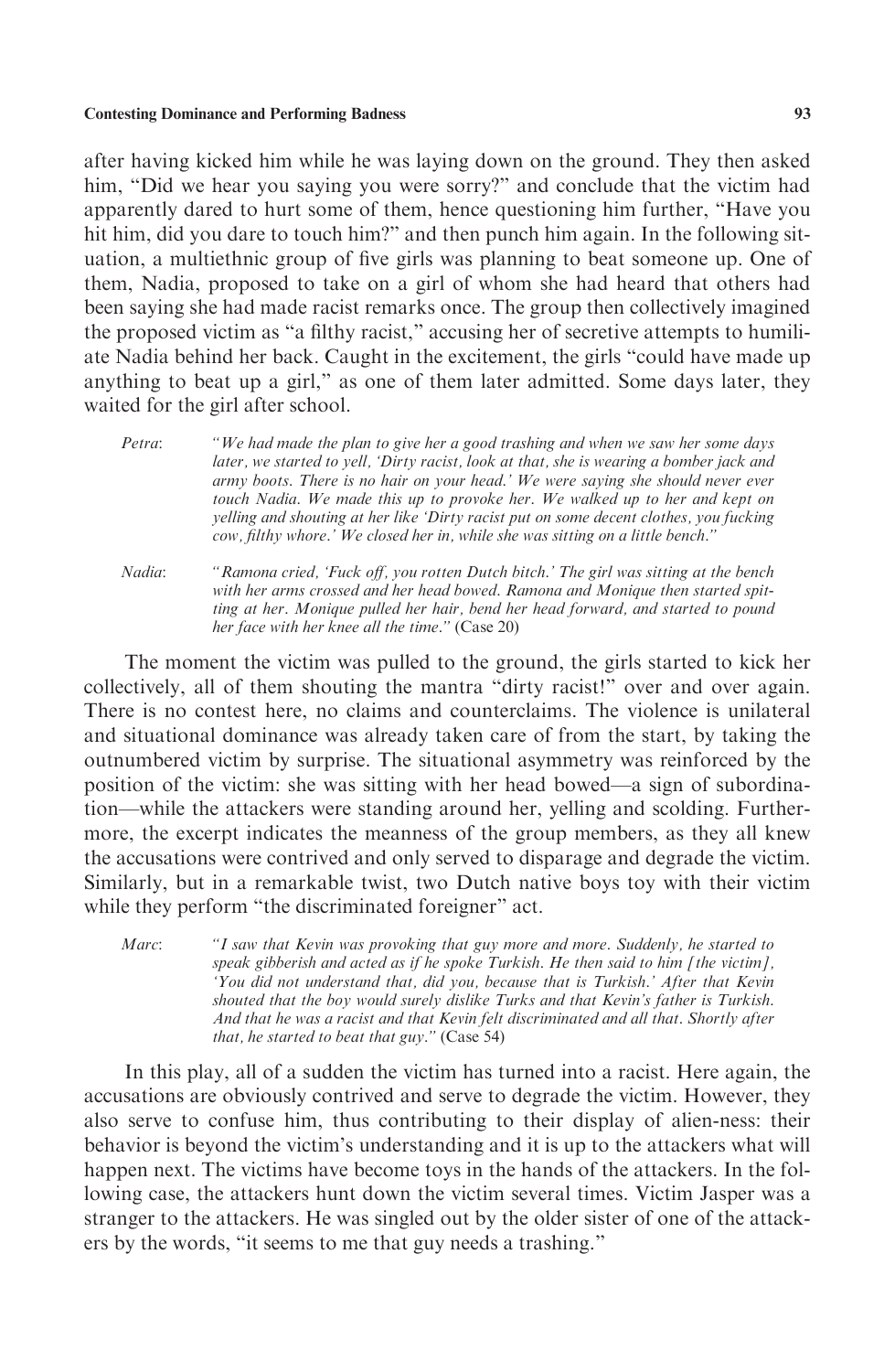94 Weenink

Jasper: "Yesterday, I didn't want to tell you [the police] everything because I find it so humiliating. After they had beaten me up I went away. But then they came after us again. They chased us and then kicked me off the dike. I got up, but again they chased me and made me stop. The driver of the blue scooter said, 'Lick the tailpipe of my scooter or I will hit you again.' It was very hot and I burned my tongue. After I had licked the tailpipe, the same boy said that I had to lick the cap of his scooter as well because I had made it dirty by touching it." (Case 85)

The attackers display their domination by a series of inexplicable humiliations: they beat him up, hunt him down, make him clean their scooter, and then force him to wipe out the traces he has left. The collective chasing of victims, beating them up, and then letting them go and chase them again is a form of toying that only occurs in this type of violence. This performance not only displays the ability of the attackers to act cruel, but it also emphasizes their ominous power: it is up to them when violence will be used and the victims cannot tell what will happen to them. Violence is often stirred up by a group of supporters and it is in these cases of collective attunement that attackers reported to have enjoyed the violent action (see further my analysis of solidarity and youth street violence in Weenink 2013). The following case shows the cruel toying with the apologetic victim, the attunement of the group members who support and stir up the attackers, and finally, the joy of the attackers. The girls had agreed to "get someone," and found a victim in Monica, because Chantal thought she had heard Monica scolding Chantal's mother a year before. Coattacker Esther, however, had never met Monica before. After a first round of slapping Monica's face, a group gathered and started to cheer and yell.

| Lars.     | "After they had slapped her, they let Monica run away, went after her, and hit her                                                                                                                                                                                                                           |
|-----------|--------------------------------------------------------------------------------------------------------------------------------------------------------------------------------------------------------------------------------------------------------------------------------------------------------------|
| friend of | again. She was crying and saying 'sorry.' Esther said, 'Come on, let's beat her up,                                                                                                                                                                                                                          |
| attacker  | 'cause I enjoy it. I just get the hang for it now, so let's get her again.' I heard the                                                                                                                                                                                                                      |
| Chantal:  | group yelling, 'Let her crawl, let her crawl!"                                                                                                                                                                                                                                                               |
| Monica:   | "They got closer and overtook me. Chantal pulled my hair so hard that my head<br>turned the other way. Chantal asked me whether that hurt. I said she had hurt me. I<br>heard her friend [Esther] saying, 'Ah, really did that hurt you?' Right after that she<br><i>punched me in the face.</i> " (Case 87) |

According to both the witnesses, attackers, and the victim, the group made a lot of noise, shouting, "Beat her up, beat her up!" all the time. Various suggestions to degrade and humiliate were yelled and actually performed: Monica had to kneel down, her hair was burned with a lighter, and her coat was robbed from her.

The excerpts reported above fit well into the ideal type of performing badness as all three elements of Katz's (1988:80–113) ways of the badass are discernible. First, the attackers perform toughness as they display their disinterest in the victim's emotional being. For example, the victims' apologies may even form the overture to another series of humiliation. Second, alien-ness is present: the attackers leave the victims desperately guessing about their intentions and make them feel subjected by their inexplicable whims. Finally, the cruelty and toying correspond to what Katz observed as meanness. However, the analyses also suggest that this form of violence is more about expressing the ability to play cruel and humiliating games with victims rather than displaying membership of a dangerous group or gang, as suggested by Katz (1988:114–163). Rather than "street lords" who attempt to rule the neighborhood, these attackers are situational bullies.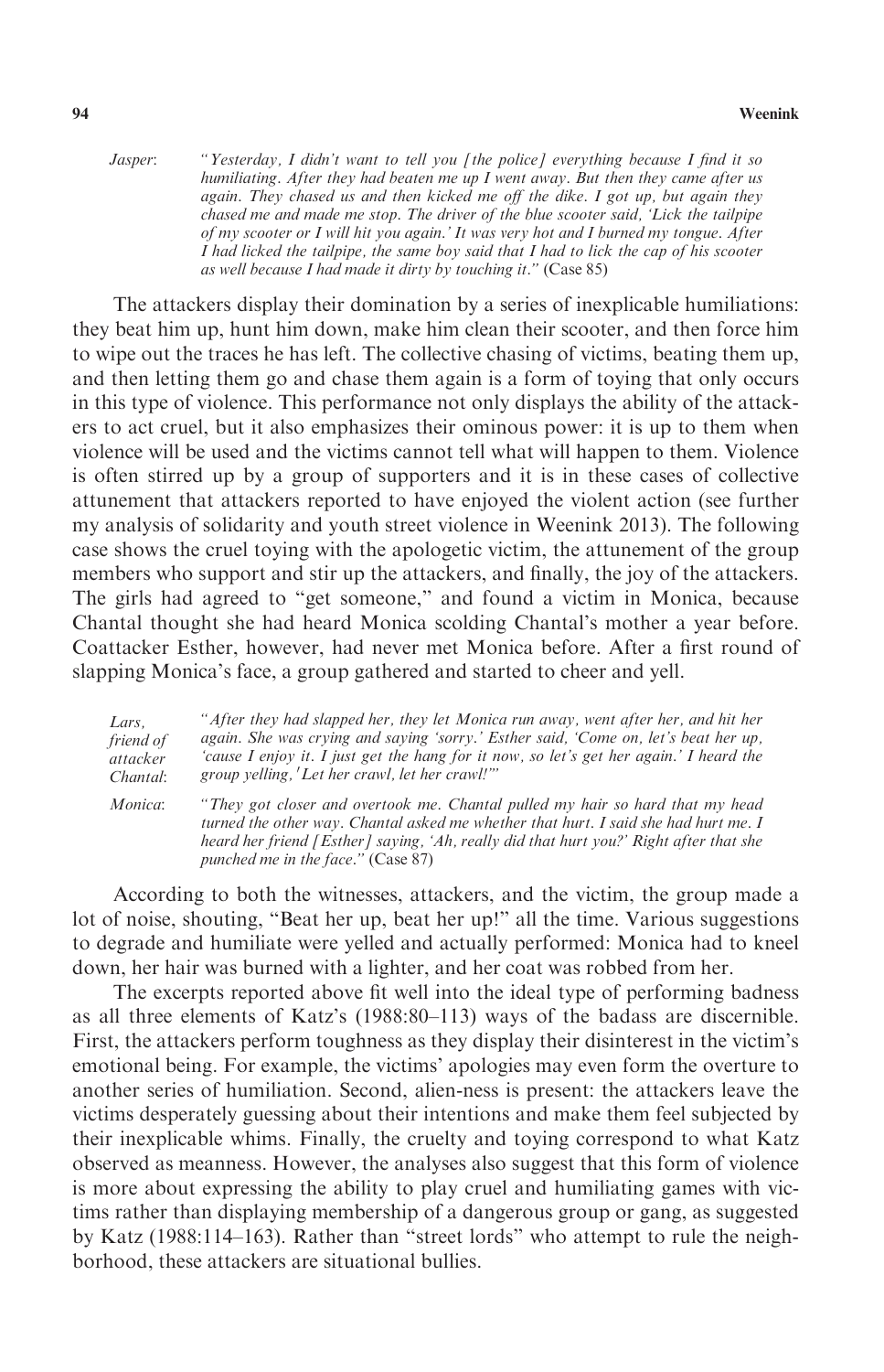#### Other Forms of Youth Street Violence

A minority of the interactions (25 cases, 15.7% of the sample) did not fit into either of the two ideal types. They will be considered only briefly, as the aim is to offer a comparison between contesting dominance and performing badness. In these cases, the attackers convey the impression that they want to undo prior humiliations or degradations by punishing their opponents one-sidedly, without any sequences of moves and countermoves. Often, attackers publicly announce the moral justifications for their violent acts. In a relatively mild form, found in 13 cases, the violence consists of just one single blow, punch, or slap. In these cases, victims are accused of secretively ridiculing or humiliating the attackers or their group members. Literally, they say their opponents gossip, spy, or talk about them behind their backs. However, in 12 cases, the violence is much more severe.<sup>3</sup> In these situations, the attackers feel that a relationship has been undermining their sense of self and they report they had been obsessively ruminating about the other disparaging them for some time. At a certain point, they start to fantasize about killing or seriously hurting the other. Often, the actual violence occurs in a deluded state. The emotional state these attackers are in closely resembles the shame-rage spiraling process described by Scheff and Retzinger (1991; Scheff 2003). In all these cases, the attackers find themselves at the center of attention while being degraded, rejected, and disconnected at the same time: the painful paradox of shame (Scheff 2003; Scheff and Retzinger 1991). Therefore, these forms of violence could be called retaliations for shame.

## SITUATIONAL ASYMMETRY AND THE INTENSITY OF VIOLENCE: CONTESTING DOMINANCE VERSUS PERFORMING BADNESS

Table I compares mean scores and proportions of various situational properties. In line with the first hypothesis, contesting dominance is related to somewhat more severe bodily injuries, a difference that will be analyzed in greater detail below. Considering the indicators that aim to capture the weakness of the victims, it appears that attackers outnumber their targets in both forms of violence, but they do so to a greater extent in performing badness, which offers partial support for the second hypothesis. Another indicator of the weakness of the victims is their degree of alcohol intoxication. Table I suggests that the victims in performing badness are slightly less intoxicated. However, as the degree of alcohol intoxication is rather low overall, these analyses suggest that targets are not very weak in this respect. Victims who hit the ground appear more often in performing badness, but it remains to be seen to what extent such vulnerable position results in more severe violence, and whether this might differ per form of violence, as the third hypothesis suggests. Turning now to the numerical dominance of the attackers' supportive group. Table I shows that, on average, the size of the supportive group of the attackers is larger than that of the victims in both forms of violence. While standard deviations

<sup>&</sup>lt;sup>3</sup> The average score of the severity of the bodily injuries in this form of violence is 3.92 (s.d. 1.084); see further Table I.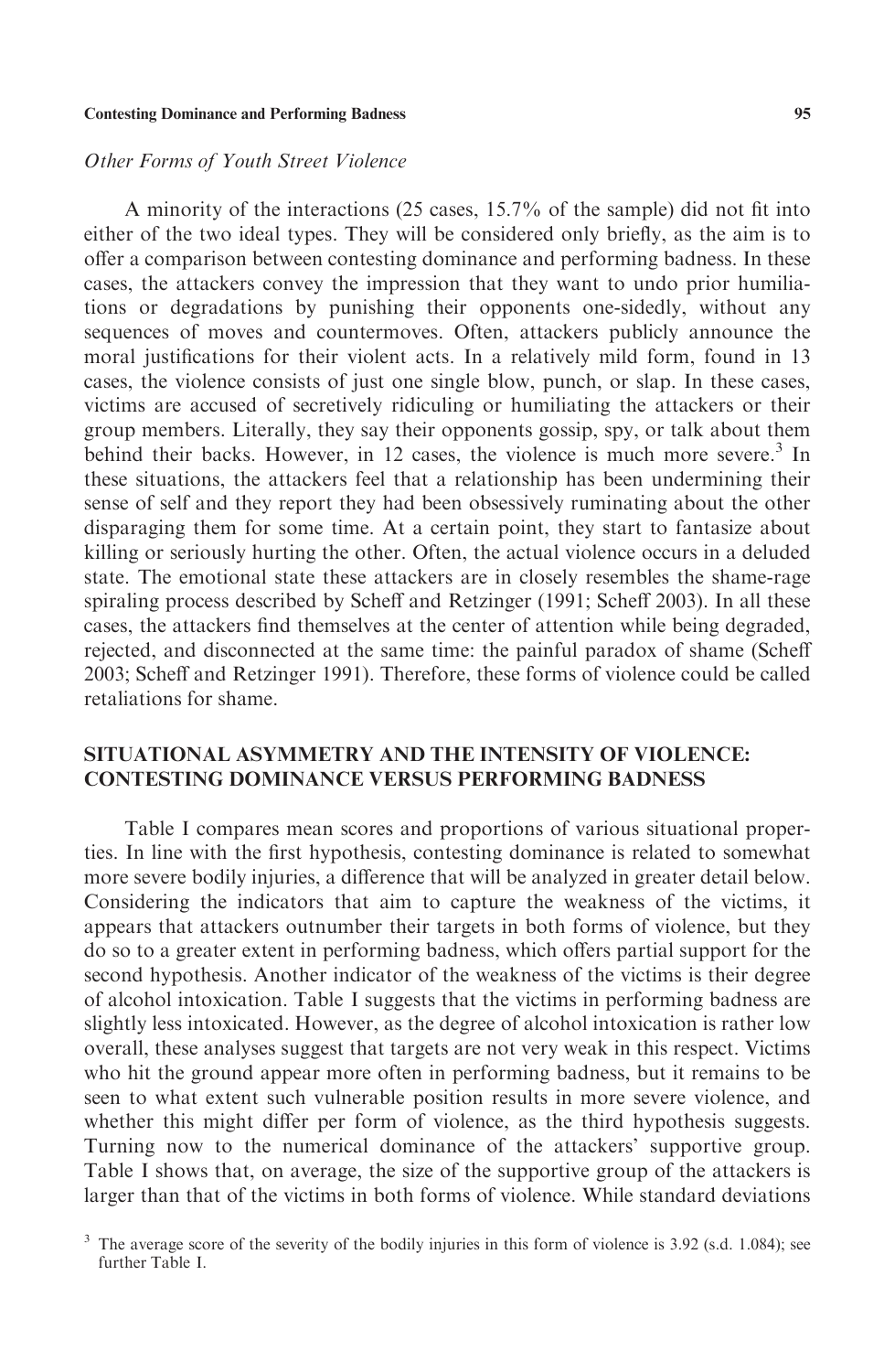|                                                         | Contesting dominance<br>$(86 \text{ of } 159 \text{ cases}, 54.1\%)$ | Performing badness<br>$(48 \text{ of } 159 \text{ cases}, 30.2\%)$ | Significance<br>of difference |
|---------------------------------------------------------|----------------------------------------------------------------------|--------------------------------------------------------------------|-------------------------------|
| Severity of bodily injuries (s.d.)                      | 2.36(1.446)                                                          | 1.88(1.299)                                                        | $p = 0.056$                   |
| Victims outnumbered (s.d.)                              | 0.674(1.056)                                                         | 1.125(.981)                                                        | $p = 0.017$                   |
| Alcohol intoxication victims (s.d.)                     | 0.49(.883)                                                           | 0.23(.565)                                                         | $p = 0.046$                   |
| Victim hit the ground                                   | 15 of 86 $(17.4\%)$                                                  | 17 of 48 $(35.4\%)$                                                | $p = 0.018$                   |
| Dominance of the attackers'<br>supportive groups (s.d.) | 0.605(2.203)                                                         | 1.125(2.757)                                                       | n.s.                          |
| Male-on-male                                            | 71 of 86 $(82.6\%)$                                                  | 40 of 48 $(83.3\%)$                                                | n.s.                          |
| Relational closeness<br>opponents (s.d.)                | 0.86(1.025)                                                          | $0.42$ (.767)                                                      | $p = 0.006$                   |
| Alcohol intoxication<br>attackers (s.d.)                | 0.65(1.026)                                                          | 0.70(1.152)                                                        | n.s.                          |
| Use of martial arts techniques                          | 7 of 86 $(8.1\%)$                                                    | 7 of 48 $(14.6\%)$                                                 | n.s.                          |
| Use of weapons                                          | 21 of 86 $(24.4\%)$                                                  | 2 of 48 $(4.2\%)$                                                  | $p = 0.002$                   |

Table I. Proportions and Average Scores of the Intensity of the Violence and Situational Properties per form of Violence

Note: Significance of differences between ordinal variables estimated by t-tests, using Levene's test to determine equality of variances. Significance of difference between binary variables estimated by onesided chi-square tests.

are high, indicating wide dispersion within the forms of violence, the two forms do not differ significantly from one another in this respect, thus rejecting the fourth hypothesis. The proportion of male-on-male violence does not differ significantly between the two forms of violence. This finding casts doubts about the portrayal of dominance contests as a way to display masculine identity. While violence as enactment of masculinity is not exclusively restricted to males both theoretically and empirically, one would at least have expected an overrepresentation of male-onmale violence here.<sup>4</sup> As for the relational distance between the opponents, Table I suggests that the antagonistic parties are more closely related to another in the average dominance contest. However, the proportion of strangers is large in both forms of violence: 47% (40 of 86 cases) in contesting dominance and even 71% (34 of 48 cases) in performing badness. Furthermore, Table I shows that the degree of the alcohol intoxication of the attackers is rather low in general. Moreover, the forms of violence do not differ from one another in this respect. Finally, it appears that while weapons are markedly more often produced in contesting dominance, the two forms of violence do not differ from one another with respect to the use of martial arts techniques. These latter differences will be discussed in more detail below.

Table II gives the results of regression analyses that assess the extent to which the two forms of violence have different effects on the severity of the bodily injuries, either directly or indirectly, through situational asymmetry. In the fitted model, variables that yielded nonsignificant effects in the full model were removed, resulting in a more parsimonious model with equal explanatory power ( $\Delta F = 1.54$ , df = 5,  $p = .183$ ). Hence, the discussion of the results focuses on the fitted model. First, even after controlling for the use of weapons (which appear much more often in

<sup>4</sup> Studies in this area neither explicitly nor systematically include females (Carrington and Scott 2008; Messerschmidt 2000; Winlow and Hall 2009). At best, the role of masculinity in female violence is discussed only incidentally (Polk 1994).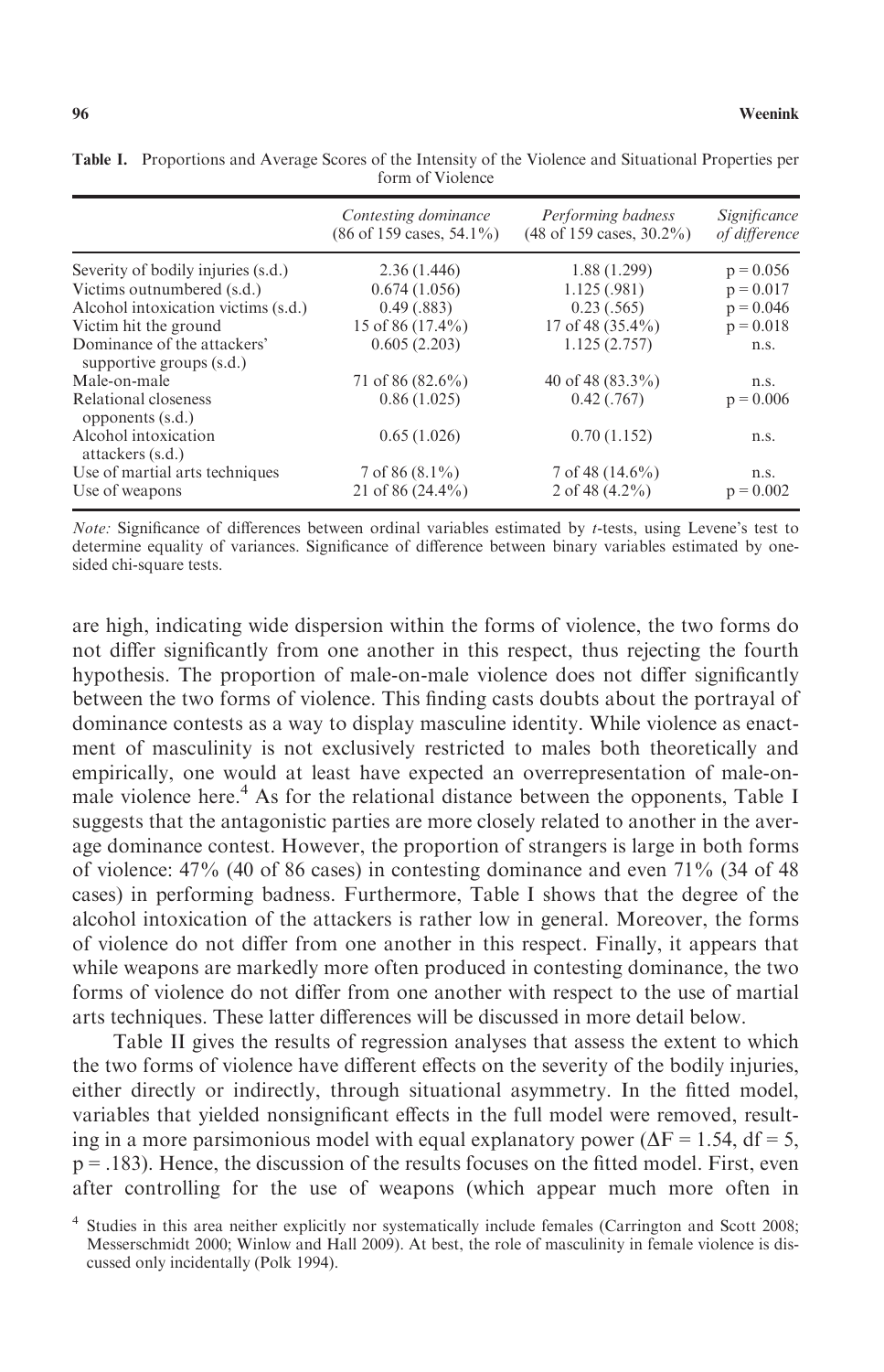|                                                                    | Full model | Fitted model |
|--------------------------------------------------------------------|------------|--------------|
| Performing badness (reference category: contesting dominance)      | $-0.284**$ | $-0.322**$   |
| Male-on-male                                                       | 0.123      |              |
| Alcohol intoxication attackers                                     | $0.197-$   | $0.226**$    |
| Use of martial arts techniques                                     | $0.223**$  | $0.240**$    |
| Use of weapons                                                     | 0.124      |              |
| Victims outnumbered                                                | 0.058      |              |
| Alcohol intoxication victims                                       | 0.000      |              |
| Victims hit the ground                                             | 0.015      | 0.008        |
| Dominance of the attackers' supportive groups                      | $0.249*$   | $0.280**$    |
| Relational closeness opponents                                     | 0.121      |              |
| Dominance of the attackers' supportive groups * performing badness | $-0.214-$  | $-0.238*$    |
| Victims hit the ground * performing badness                        | $0.259*$   | $0.246-$     |
| Adjusted $R^2$                                                     | 0.250      | 0.234        |

| <b>Table II.</b> Ordinary Least Squares Regression Analyses of the Severity of Violence, by form of Violence |
|--------------------------------------------------------------------------------------------------------------|
| and Situational Properties, Standardized Coefficients ( $N = 133$ )                                          |

Note:  $\sim p \le 0.055$ , \*p  $\le 0.05$ , \*\*p  $\le 0.01$ .

contesting dominance) and martial arts techniques, performing badness results in less severe bodily injuries, which confirms the first hypothesis. Second, of the three indicators that capture the weakness of the victims, only victims who hit the ground are associated with more severe bodily injuries. While the main term is nonsignificant, the interaction term yields a positive effect, which indicates, as hypothesis three states, that in performing badness the intensity of the violence is more likely to increase when victims hit the ground. Third, the numerical dominance of the attackers' supportive group yields a substantial effect in both forms of violence, its magnitude even exceeds that of the use of martial arts techniques. Furthermore, in line with the fifth hypothesis, the negative effect of the interaction term suggests that the numerical dominance of the supportive group has a larger impact on the severity of the bodily injuries in contesting dominance as compared to performing badness.

The finding that contesting dominance and performing badness differ from one another with regard to the severity of the violence suggests that they involve different emotions of varying intensity. Given the competitive nature of interactions in contesting dominance, the amount of  $ct/f$  being built up is probably greater in this form of violence. Furthermore, attackers who perform badness are probably more likely to belong to the "violent few" (Collins 2008:370–412, 2013) who have learned to master their own and to manipulate others'  $ct/f$  in ways that provide them with opportunities to emotionally dominate the situation. They may be more experienced fighters; one indication of this is the result that martial arts techniques are used nearly twice as often in this form of violence than in contesting dominance (although the difference is not significant).<sup>5</sup> The difference in the intensity of the emotions also explains why weapons are used much more often in contesting dominance. Whereas weapons are used to decide conflicts in dominance contests,

<sup>&</sup>lt;sup>5</sup> Martial arts training may increase the attackers' visceral experience of getting around  $ct/f$  (see also Collins 2008:211). Also, the self-conscious mastery of martial arts techniques may increase opportunities for gaining emotional dominance.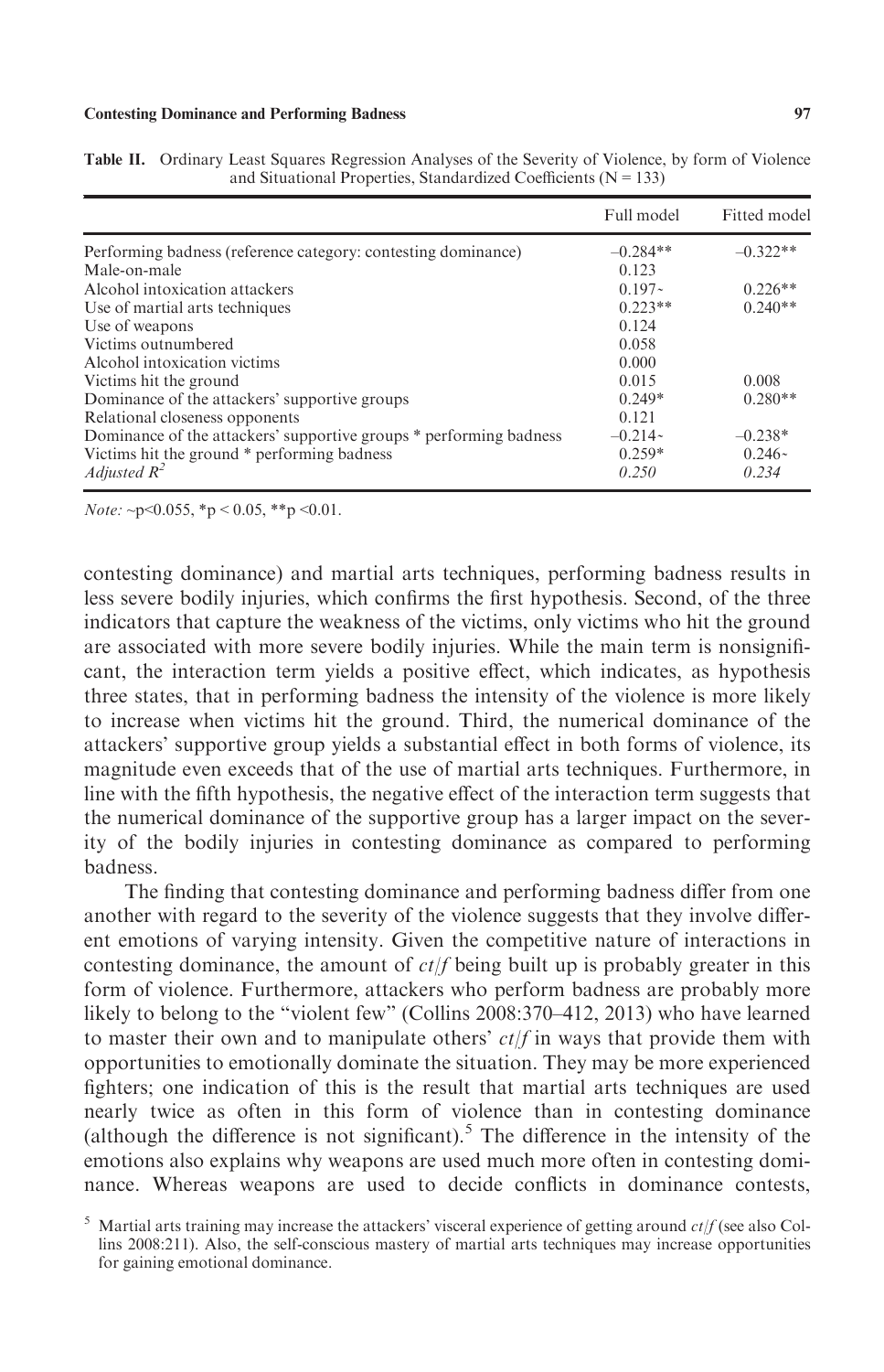attackers who perform badness do not need to rely on them: as Table I suggests, they have already created more situational asymmetry in other ways. The different emotions associated with these forms of violence also appear with regard to the numerical dominance of the attackers' supportive groups. While this form of situational asymmetry is clearly associated with more severe violence in general, Table II suggests that the strength of the relationship also depends on the form of violence: in performing badness, it is less strongly related to the intensity of the violence. As indicated above, audiences may raise the salience of identity issues in contesting dominance, thus fueling the intensity of the confrontation. In performing badness, attackers prove their ability to be cruel, but in contesting dominance, they prove their ability to persevere in competition. This explains why in performing badness the injuries tend to be more severe when victims hit the ground. In the latter form of violence, attackers seize this opportunity to show that their meanness is unrestrained and that they defy rules of fairness. But in contesting dominance, this moment is a clear marker of the defeat of the opponent, which is what the attackers have been struggling for. Perhaps it is the satisfaction of the desire to attain proven dominance, rather than a concern for a honorable code of fair fighting, that makes them more likely to stop their attacks when victims are in such vulnerable position.<sup>6</sup>

More generally, the findings highlight the importance of situational asymmetry in violent interactions: in both forms of violence, attackers tend to outnumber their victims, and more importantly given its effects on the intensity of the violence, in both forms the size of the attackers' supportive groups exceeds that of the victims'. These results thus support Collins's (2008) micro-sociological theory of violence, in which the attainment of emotional dominance—through apparent situational asymmetry—is crucial for violence to occur.

#### **CONCLUSION**

Violence is often portrayed as a defensive act, as a reaction to some perceived wrongdoing: a way to *save* face, *defend* honor, or pre-emptively, as a "self-rescuing" response" to avoid the emotional disturbance that follows from acting weak or passive (Winlow and Hall 2009). Furthermore, Felson (2009:583), for example, states that "the most important instigator of violence is perceived intentional attack" while Black (1983) posits that violence is predominantly "moralistic," a way to manage conflicts and Gilligan (1996:11, italics original) concludes, "*all violence is an* attempt to achieve justice." Also, studies that include macro-sociological variables in their explanations of street violence tend to regard it as a way to defend an otherwise-threatened (masculine) identity due to structurally deprived or marginalized social positions (Carrington and Scott 2008; Messerschmidt 2000; Taylor et al. 2013; Tomsen 1997). The present study suggests that these claims should be nuanced, at least concerning youth street violence in relatively peaceful areas. This

<sup>6</sup> As I have shown elsewhere (Weenink 2014), victims who hit the ground form a tipping point that results into extreme, frenzied violence, similar to what Collins (2008:83–113) has conceptualized as forward panics. However, in performing badness this may be different, as the attackers are probably experienced in manipulating their own and others'  $ct/f$  and have already secured domination. For them, hurting vulnerable victims who are down on the ground is a proof of meanness.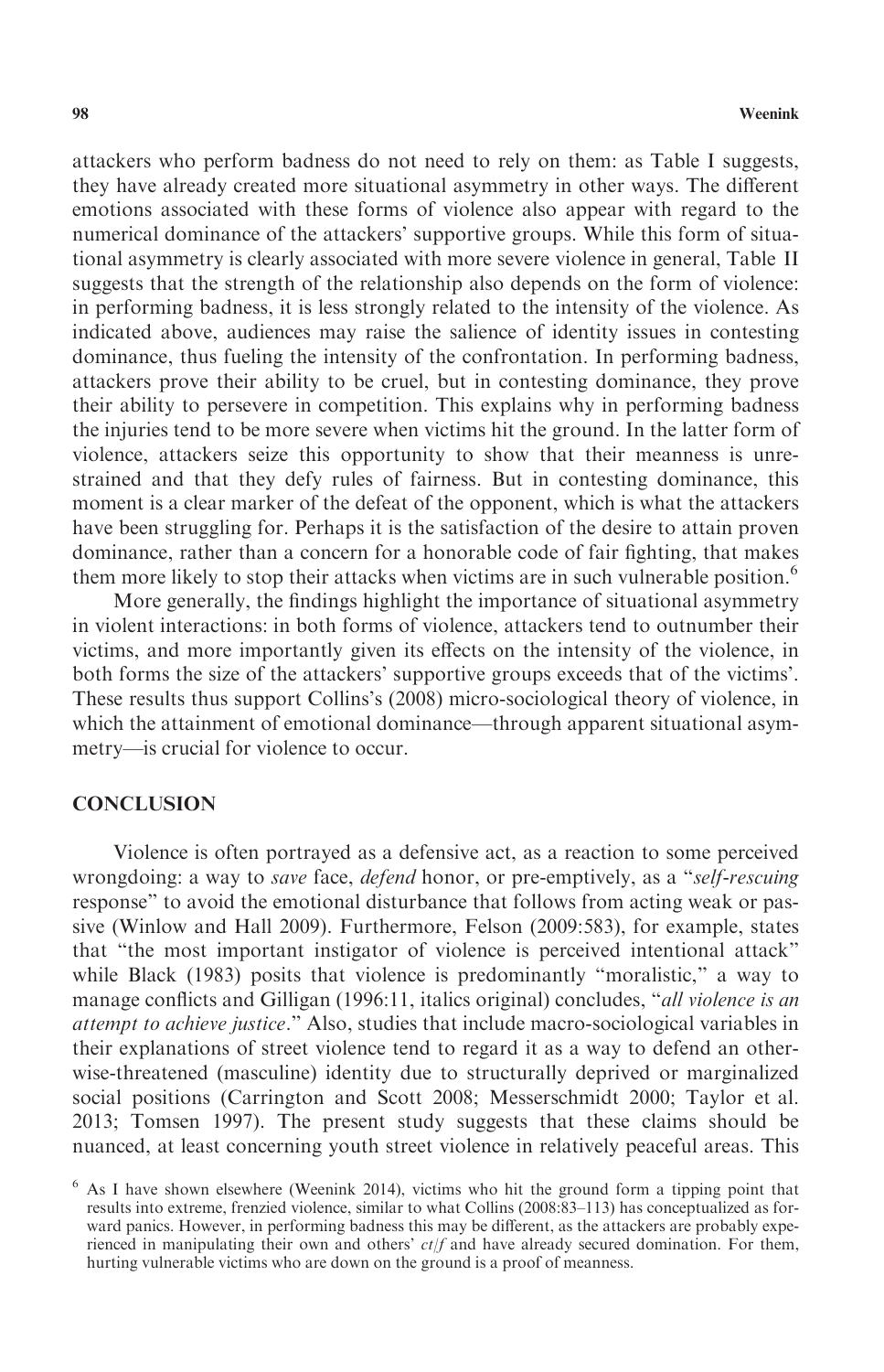study offers support for Athens's (2005) claim that people commit violence because of their desire for dominance, or to be more precise, one important motivation to pursue street violence is to attain dominance for the sake of attaining dominance per se. Thus, the overwhelming majority of cases (84%) revolve around "situational stratification" (Collins 2004:258–296). In contemporary egalitarian public space, stratification is no longer grounded on trans-situational categorical status groups, but based on ephemeral situational hierarchies instead. This opens up opportunities to aggressively aggrandize oneself at the cost of others in "staging areas" (Anderson 1999:76–79). Both performing badness and contesting dominance are ways to proactively pursue a temporarily superior status (see Collins 2008:232–233).

One striking difference between recent prior work on bar fighters (Copes et al. 2013) and arranged violent encounters between suburban youth (Jackson-Jacobs 2013) on the one hand and this study on the other is the apparent lack of a code that informs attackers how to conduct a proper, honorable fight that contributes to their character. Rules of fair fighting were commonly neglected as situational asymmetry is the rule in both forms of violence. The absence of such code may point to a bias in the sample not only in this study, but also in prior work. This study relied on police interrogation reports, thus providing a sample that may underestimate fights in which the opponents had developed a working agreement to engage in a violent honor contest. On the other hand, both Copes et al.'s (2013) and Jackson-Jacobs's (2013:30) studies relied on interviews predominantly, and as the latter author points out, such data may tend to reflect "storytelling practices, and cultural myths about fighting" (to be fair, it should be added that Jackson-Jacobs tried to overcome this problem by triangulation). In other words, interviewees may tend to overestimate to display their honorable character. Quite strikingly, attackers who perform badness reject such attitude: they defy rather than respect rules of fair fighting.

This study demonstrates that different forms of violent impression management involve different emotions of varying intensity, which are in turn associated with violence of varying intensity. While the often-contrived disputes of contesting dominance involve situationally aroused anger and annoyance and a greater amount of confrontational tension and fear, the toying with victims in performing badness is associated with meanness and sometimes even joy. These different emotions are each related to more, respectively less severe bodily injuries. From the perspective of the victims, however, the emotional trauma that result from being the victim of a performance of badness may be a great burden. Hence, one shortcoming of this study is that it fails to take into account these emotional and mental injuries.

The results presented here raise several new questions. First, the empirical appearances of the two ideal types of street violence could be studied over time and across different places to answer the question to what extent the emergence of more egalitarian public spaces is related to an increase of street violence as situational stratification. Second, various questions revolve around the similarities and differences between performing badness and bullying. Clearly, the humiliation of social inferiors is central in both interactional forms. However, while bullying is part of establishing hierarchy in dense and closed networks (at schools or total institutions), performing badness is committed in relatively open public spaces and victims are most likely strangers. One question in this respect is in what ways performing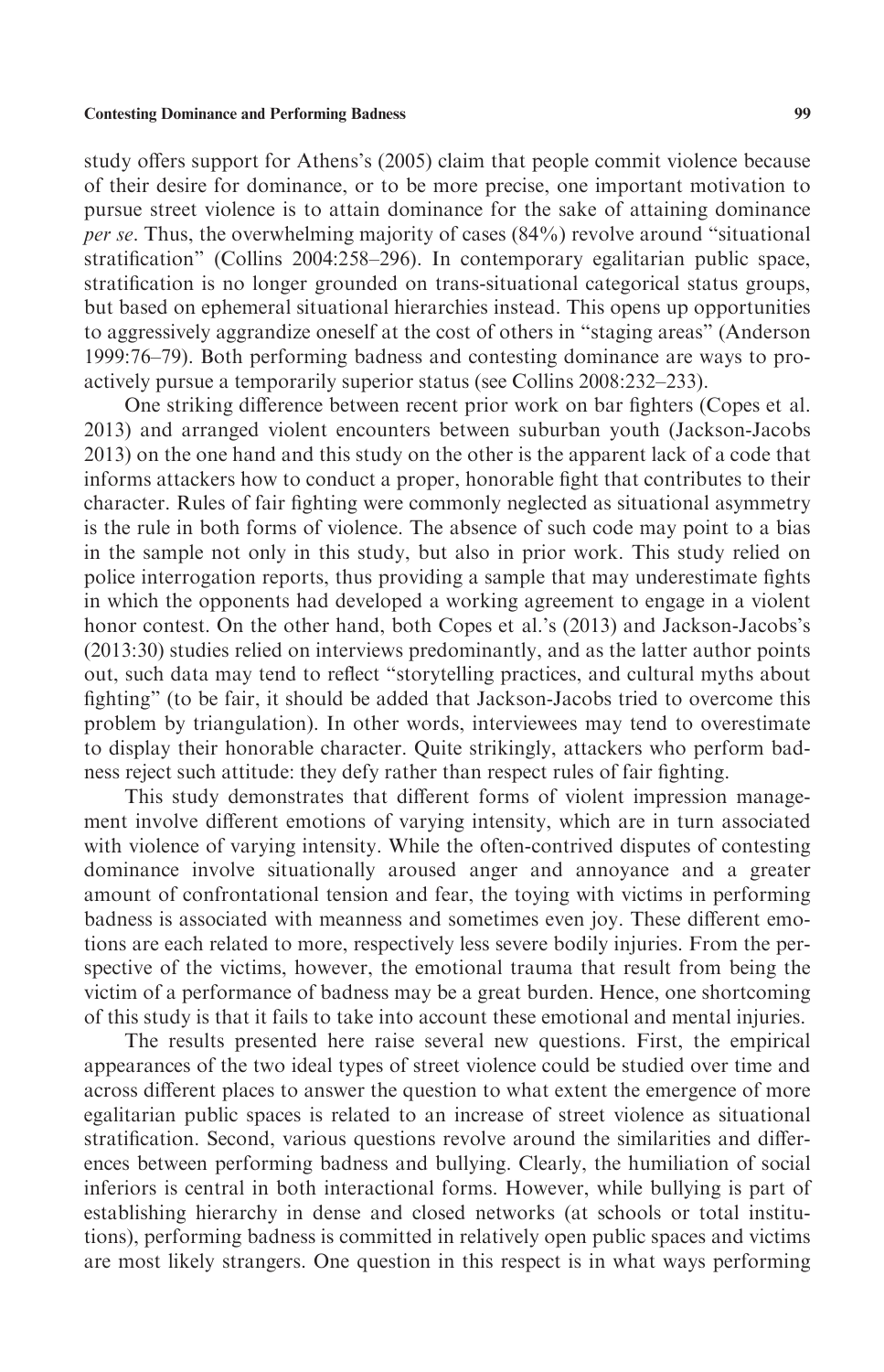badness offers the same type of status rewards (within the hierarchy of the attackers' group) as compared to bullying; while bullies are often would-be dominants, the status position of the attackers in performing badness is yet unknown. A comparative study of bullying in relatively closed social systems versus performing badness in open public spaces may also ask questions of how situational asymmetry is arranged and how supportive groups are mobilized in both interactional forms. Third, in line with the micro-sociological approach followed here, a series of questions can be raised on the relationships between the two types of street violence, situational asymmetry and emotional dominance. The asymmetry that emerges when the supportive group of one party outnumbers that of the other seems particularly relevant. Thus, future studies may ask how exactly this form of asymmetry impacts the emotional state of the principals, how supportive groups of both parties react to one another, in what ways smaller supportive groups may resist larger ones, how supportive groups interact with neutral bystanders, and in what ways all these interactions affect the course of the violence. Furthermore, it can be asked whether supportive groups act differently in performing badness and in contesting dominance, how attackers and their supportive groups are mobilized and aligned toward violent action in both types of violence, and in what ways these processes affect the violent interaction. These questions suggest that despite the impressive stock of knowledge that has been produced by the phenomenological and interactionist tradition, there is much we need to learn about violence. Close-up, micro-sociological analyses of the interactional dynamics are a most promising way to attain that goal.

### **REFERENCES**

- Anderson, Elijah. 1999. Code of the Street. Decency, Violence and the Moral Life of the Inner City. New York: Norton.
- Athens, Lonnie. 2005. "Violent Encounters: Violent Engagement, Skirmishes, and Tiffs." Journal of Contemporary Ehtnography 34: 6: 631–678.
- Black, Donald. 1983. "Crime as Social Control." American Sociological Review 48: 1: 34–45.
- Black, Donald. [1983]1998. The Social Structure of Right and Wrong. San Diego, CA: Academic Press.
- Brezina, Timothy, Robert Agnew, Francis T. Cullen, and John P. Wright. 2004. "The Code of the Street: A Quantitative Assessment of Elijah Anderson's Subculture of Violence Thesis and Its Contribution to Youth Violence Research." Youth Violence and Juvenile Justice 2: 4: 303–328.
- Brookman, Fiona, Trevor Benett, Andy Hochstetler, and Heith Copes. 2011. "The 'Code of the Street' and the Generation of Street Violence in the UK." European Journal of Criminology 8: 1: 17–31.
- Carrington, Kerry and John Scott. 2008. "Masculinity, Rurality and Violence." British Journal of Criminology 48: 5: 641–666.
- Collins, Randall. 2004. Interacton Ritual Chains. Princeton, NJ: Princeton University Press.
- Collins, Randall. 2008. Violence: A Micro-Sociological Theory. Princeton, NJ: Princeton University Press.
- Collins, Randall. 2013. "Entering and Leaving the Tunnel of Violence: Micro-Sociological Dynamics of Emotional Entrainment in Violent Interactions." Current Sociology 61: 2: 132–151.
- Contreras, Randall. 2013. The Stick Up Kids. Race, Drugs, Violence, and the American Dream. Berkeley: University of California Press.
- Cooney, Mark. 1998. Warriors and Peacemakers. How Third Parties Shape Violence. New York: New York University Press.
- Copes, Heith, Andy Hochstetler, and Craigh J. Forsyth. 2013. "Peaceful Warriors: Codes for Violence Among Adult Male Bar Fighters." Criminology 51: 3: 761–794.
- Decker, Scott H. and Barrik Van Winkle. 1996. Life in the Gang. Family, Friends and Violence. Cambridge, UK: Cambridge University Press.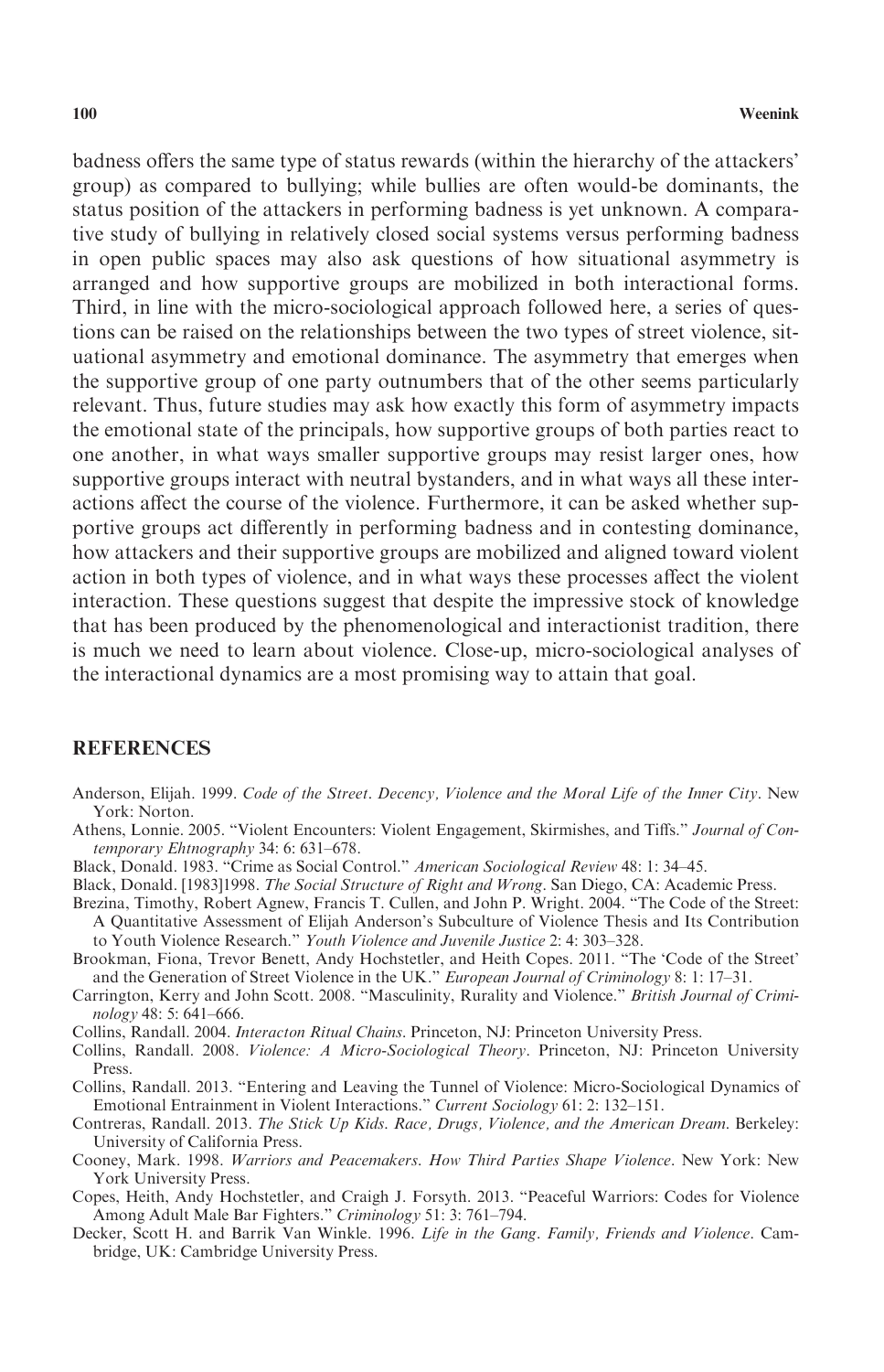- Felson, Richard B. 1982. "Impression Management and the Escalation of Aggression and Violence." Social Psychology Quarterly 45: 4: 245–254.
- Felson, Richard B. 1993. "Predatory and Dispute-Related Violence: A Social Interactionist Approach." In Ronald V. Clarke and Marcus Felson (eds.), Routine Activity and Rational Choice: pp. 103–125. New Brunswick, NJ: Transaction.
- Felson, Richard B. 2009. "Is Violence Natural, Unnatural, or Rational?" The British Journal of Sociology  $60.3:577 - 585$
- Felson, Richard B. and Henry J. Steadman. 1983. "Situational Factors in Disputes Leading to Criminal Violence." Criminology 21: 1: 59–74.
- Felson, Richard B. and James T. Tedeschi. 1993. Aggression and Violence. Social Interactionist Perspectives. Washington, DC: American Psychological Association.
- Gilligan, James. 1996. Violence. Reflections on Our Deadliest Epidemic. London, UK: Jessica Kingsley.
- Goffman, Erving. [1959]1990. The Presentation of Self in Everyday Life. London, UK: Penguin.
- Goffman, Erving. [1967]2005. Interaction Ritual. Essays in Face-to-Face Behavior. New Brunswick, NJ: AldineTransaction.
- Graham, Kathryn and Samantha Wells. 2003. "'Somebody's Gonna Get Their Head Kicked In Tonight!' Aggression Among Young Males in Bars—A Question of Values?" British Journal of Criminology 43: 3: 546–566.
- Homel, Ross, Steve Tomsen, and Jennifer Thommeny. 1992. "Public Drinking and Violence: Not Just an Alcohol Problem." The Journal of Drug Issues 22: 3: 679–697.
- Jackson-Jacobs, Curtis. 2013. "Constructing Physical Fights: An Interactionist Analysis of Violence Among Affluent, Suburban Youth." Qualitative Sociology 36: 1: 23–52.
- Jacobs, Bruce A. and Richard Wright. 2006. Street Justice. Retaliation in the Criminal Underworld. Carmbridge, UK: Cambridge University Press.
- Jankowski, Martin Sanchez. 1991. Islands in the Street: Gangs and American Society. Berkeley: University of California Press.
- Katz, Jack. 1988. Seductions of Crime. Moral and Sensual Attractions in Doing Evil. New York: Basic Books.
- Luckenbill, David F. 1977. "Criminal Homicide as Situated Transaction." Social Problems 25: 2: 176– 186.
- Messerschmidt, James W. 2000. Nine Lives. Adolescent Masculinities, the Body and Violence. Boulder, CO: Westview.
- Paulle, Bowen. 2013. Toxic Schools. High-Poverty Education in New York and Amsterdam. Chicago, IL: University of Chicago Press.
- Phillips, Scott and Mark Cooney. 2005. "Aiding Peace, Abetting Violence: Third Parties and the Management of Conflict." American Sociological Review 70: 2: 334–354.
- Polk, Kenneth. 1994. "Masculinity, Honour and Confrontational Homicide." In Tim Newburn and Elizabeth A. Stanko (eds.), Just Boys Doing Business: pp. 166–188. New York: Routledge.
- Polk, Kenneth. 1999. "Males and Honor Contest Violence." Homicide Studies 3: 6: 6–29.
- Replogle, Elaine. 2011. "Reference Groups, Mob Mentality, and Bystander Intervention: A Sociological Analysis of the Lara Logan Case." Sociological Forum 26: 4: 796–805.
- Sanders, William B. 1994. Gangbangs and Drive-Bys: Grounded Culture and Juvenile Gang Violence. New York: Aldine de Gruyter.
- Scheff, Thomas. 2003. "Male Emotions/Relationships and Violence: A Case Study." Human Relations 56: 6: 727–749.
- Scheff, Thomas and Suzanne Retzinger. 1991. Emotions and Violence. Shame and Rage in Destructive Conflicts. Lexington, MA: Lexington Books.
- Shoemaker, Robert. 2001. "Male Honour and the Decline of Public Violence in Eighteenth Century London." Social History 26: 2: 190–208.
- Shoemaker, Robert. 2002. "The Taming of the Duel: Masculinity, Honour and Ritual Violence in London, 1660–1800." The Historical Journal 45: 3: 525–545.
- Taylor, Nadine, Roshan das Nair, and Louise Braham. 2013. "Perpetrator and Victim Perceptions of Perpetrator's Masculinity as a Risk Factor for Violence: A Meta-Ethnography Synthesis." Aggression and Violent Behavior 18: 6: 774–783.
- Tomsen, Stephen. 1997. "A 'Top Night': Social Protest, Masculinity and the Culture of Drinking Violence." British Journal of Criminology 37: 1: 90–102.
- Trickett, Loretta Faye. 2011. "Fears of the Fearless." International Journal of Law, Crime and Justice 39: 4: 280–302.
- Weenink, Don. 2013. "Decontrolled by Solidarity: Understanding Recreational Violence in Moral Holidays." Human Figurations 2: 3: 1–13.